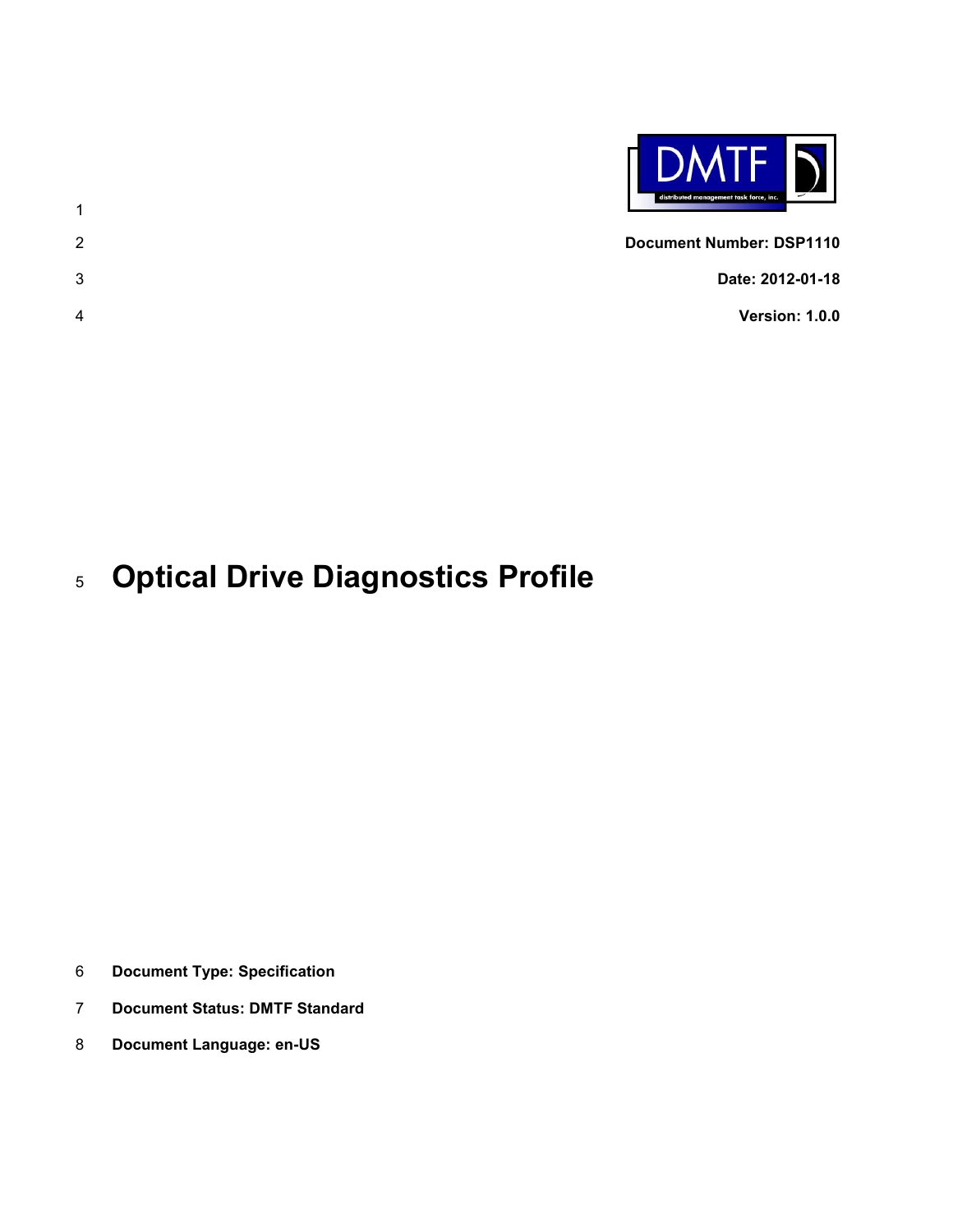### 9 Copyright notice

Copyright © 2012 Distributed Management Task Force, Inc. (DMTF). All rights reserved.

 DMTF is a not-for-profit association of industry members dedicated to promoting enterprise and systems management and interoperability. Members and non-members may reproduce DMTF specifications and documents, provided that correct attribution is given. As DMTF specifications may be revised from time to

time, the particular version and release date should always be noted.

Implementation of certain elements of this standard or proposed standard may be subject to third party

patent rights, including provisional patent rights (herein "patent rights"). DMTF makes no representations

to users of the standard as to the existence of such rights, and is not responsible to recognize, disclose,

18 or identify any or all such third party patent right, owners or claimants, nor for any incomplete or 19<br>19 inaccurate identification or disclosure of such rights, owners or claimants. DMTF shall have no li inaccurate identification or disclosure of such rights, owners or claimants. DMTF shall have no liability to

20 any party, in any manner or circumstance, under any legal theory whatsoever, for failure to recognize, 21 disclose, or identify any such third party patent rights, or for such party's reliance on the standard or

21 disclose, or identify any such third party patent rights, or for such party's reliance on the standard or<br>22 incorporation thereof in its product, protocols or testing procedures. DMTF shall have no liability to an incorporation thereof in its product, protocols or testing procedures. DMTF shall have no liability to any

party implementing such standard, whether such implementation is foreseeable or not, nor to any patent

owner or claimant, and shall have no liability or responsibility for costs or losses incurred if a standard is

withdrawn or modified after publication, and shall be indemnified and held harmless by any party

implementing the standard from any and all claims of infringement by a patent owner for such

implementations.

For information about patents held by third-parties which have notified the DMTF that, in their opinion,

- such patent may relate to or impact implementations of DMTF standards, visit
- [http://www.dmtf.org/about/policies/disclosures.php.](http://www.dmtf.org/about/policies/disclosures.php)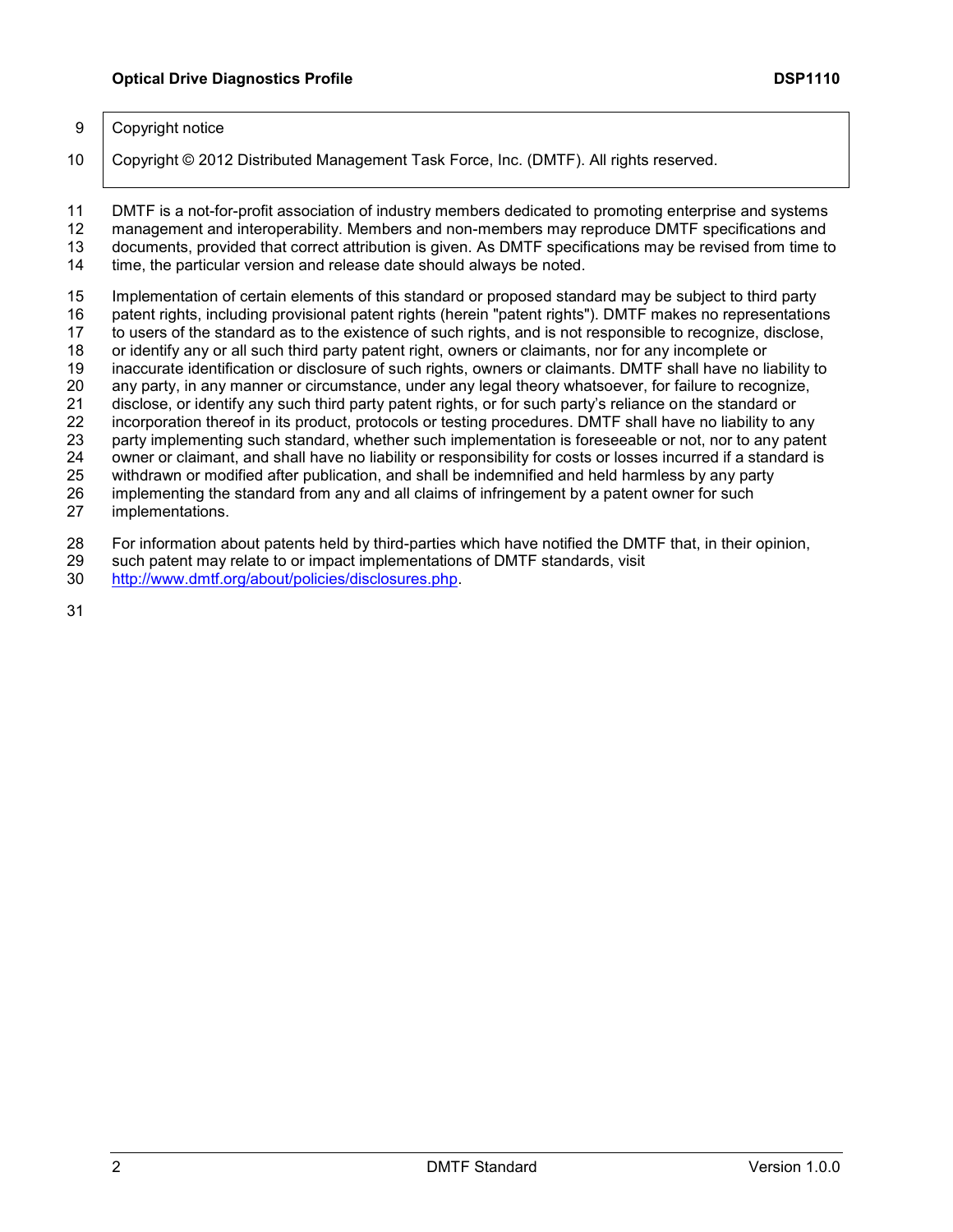32

# **CONTENTS**

| 33       |    |      |  |  |  |  |  |
|----------|----|------|--|--|--|--|--|
| 34       | 1  |      |  |  |  |  |  |
| 35       | 2  |      |  |  |  |  |  |
| 36       | 3  |      |  |  |  |  |  |
| 37       | 4  |      |  |  |  |  |  |
| 38       | 5  |      |  |  |  |  |  |
| 39       | 6  |      |  |  |  |  |  |
| 40       | 7  |      |  |  |  |  |  |
| 41       |    | 7.1  |  |  |  |  |  |
| 42       |    | 7.2  |  |  |  |  |  |
| 43       |    | 7.3  |  |  |  |  |  |
| 44       |    | 7.4  |  |  |  |  |  |
| 45       | 8  |      |  |  |  |  |  |
| 46       |    | 8.1  |  |  |  |  |  |
| 47       |    | 8.2  |  |  |  |  |  |
| 48       | 9  |      |  |  |  |  |  |
| 49       |    | 9.1  |  |  |  |  |  |
| 50       |    | 9.2  |  |  |  |  |  |
| 51       |    | 9.3  |  |  |  |  |  |
| 52       |    | 9.4  |  |  |  |  |  |
| 53       | 10 |      |  |  |  |  |  |
| 54       |    | 10.1 |  |  |  |  |  |
| 55       |    | 10.2 |  |  |  |  |  |
| 56       |    | 10.3 |  |  |  |  |  |
| 57       |    | 10.4 |  |  |  |  |  |
| 58       |    | 10.5 |  |  |  |  |  |
| 59       |    | 10.6 |  |  |  |  |  |
| 60       |    | 10.7 |  |  |  |  |  |
| 61       |    | 10.8 |  |  |  |  |  |
| 62       |    |      |  |  |  |  |  |
| 63       |    |      |  |  |  |  |  |
| 64       |    |      |  |  |  |  |  |
| 65<br>66 |    |      |  |  |  |  |  |
| 67       |    |      |  |  |  |  |  |
| 68       |    |      |  |  |  |  |  |
| 69       |    |      |  |  |  |  |  |
| 70       |    |      |  |  |  |  |  |
| 71       |    |      |  |  |  |  |  |
| 72       |    |      |  |  |  |  |  |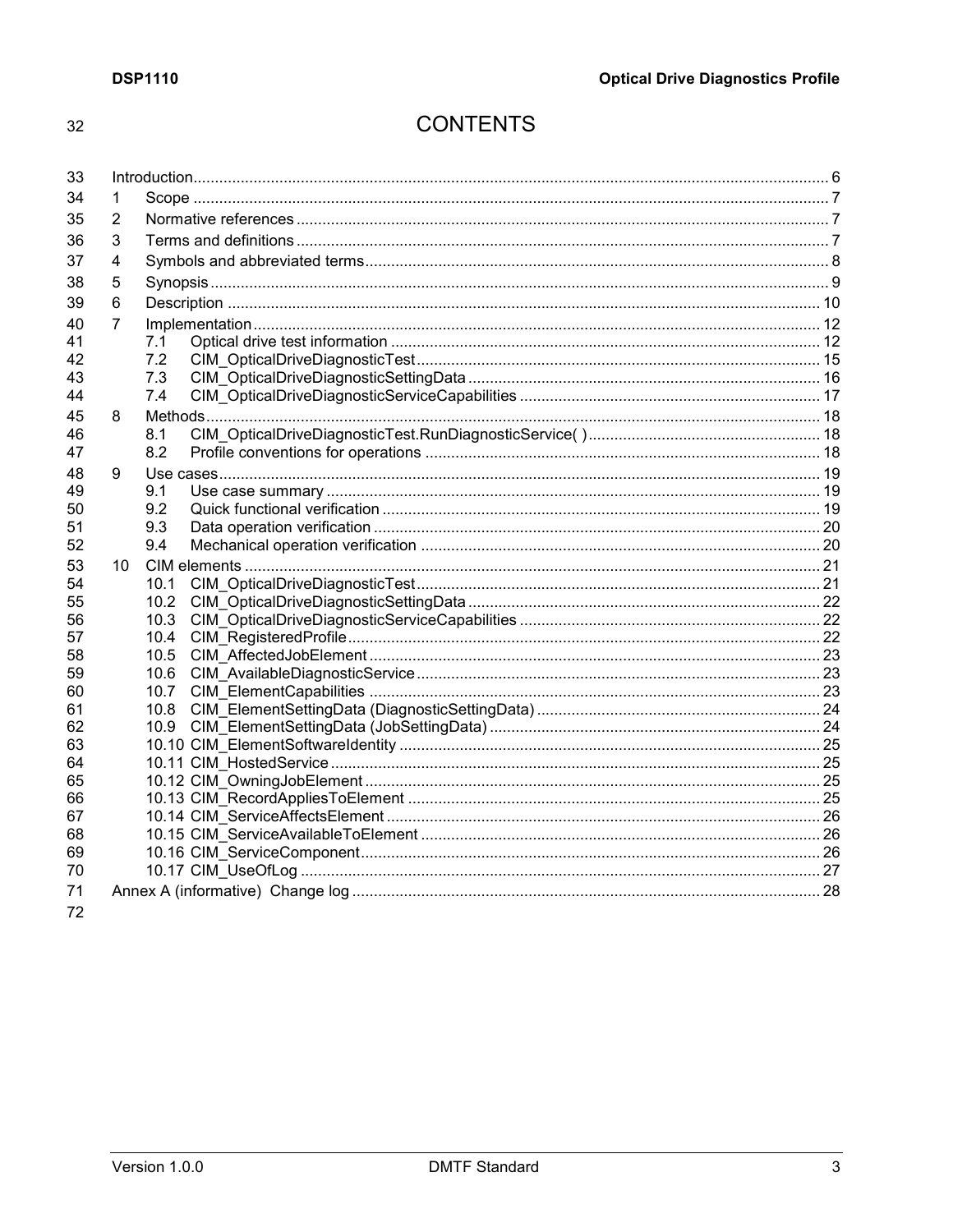| 73       | <b>Figures</b>                                                                      |  |
|----------|-------------------------------------------------------------------------------------|--|
| 74<br>75 |                                                                                     |  |
| 76       | <b>Tables</b>                                                                       |  |
| 77       |                                                                                     |  |
| 78       |                                                                                     |  |
| 79       |                                                                                     |  |
| 80       |                                                                                     |  |
| 81       | Table 5 - CIM OpticalDriveDiagnosticServiceCapabilities parameters used by tests 17 |  |
| 82       |                                                                                     |  |
| 83       |                                                                                     |  |
| 84       |                                                                                     |  |
| 85       |                                                                                     |  |
| 86       |                                                                                     |  |
| 87       |                                                                                     |  |
| 88       |                                                                                     |  |
| 89       |                                                                                     |  |
| 90       |                                                                                     |  |
| 91       |                                                                                     |  |
| 92       |                                                                                     |  |
| 93       |                                                                                     |  |
| 94       |                                                                                     |  |
| 95       |                                                                                     |  |
| 96       |                                                                                     |  |
| 97       |                                                                                     |  |
| 98       |                                                                                     |  |
| 99       |                                                                                     |  |
| 100      |                                                                                     |  |
| 101      |                                                                                     |  |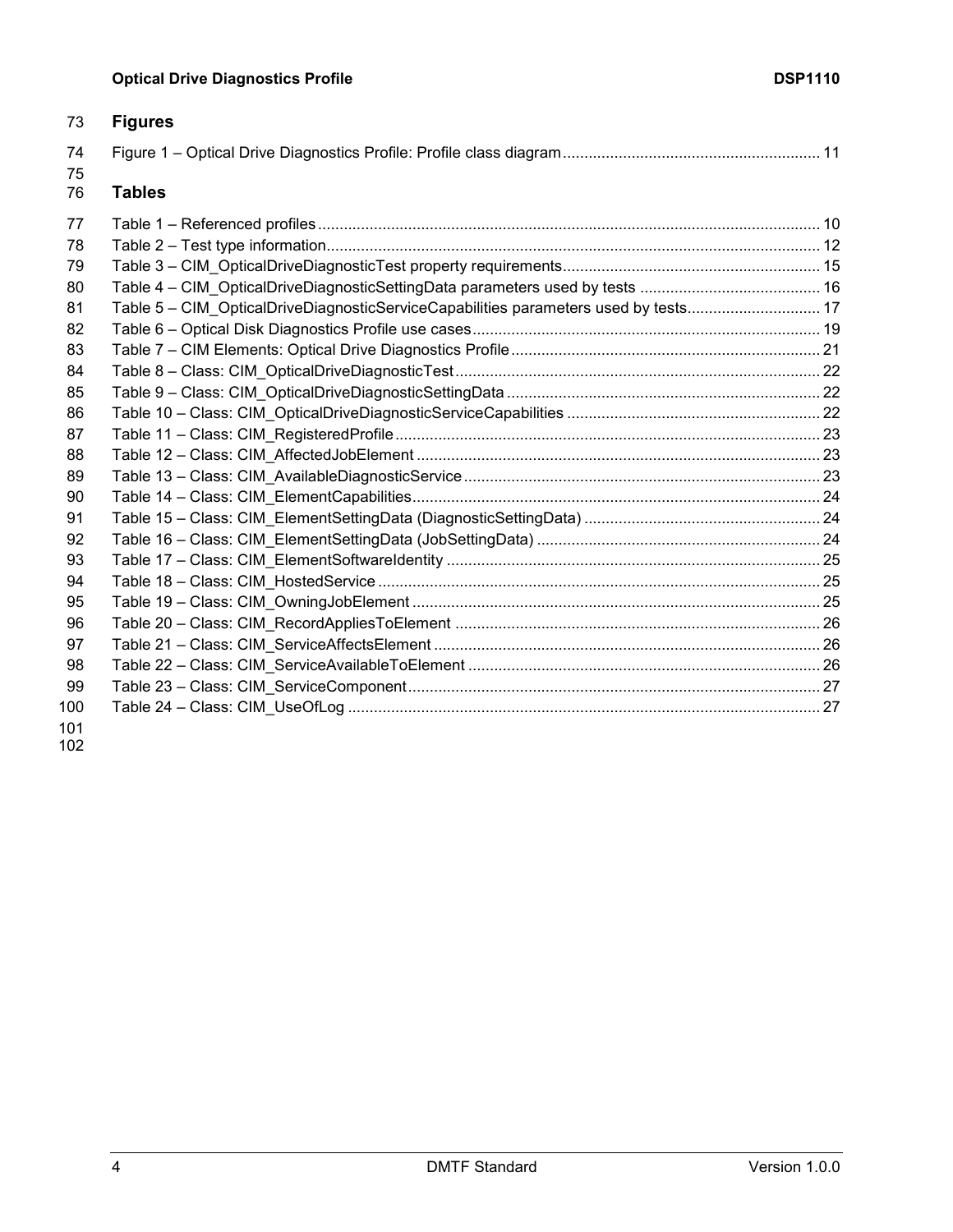| 103        | <b>Foreword</b>                                                                                                                                                                                     |  |  |  |  |
|------------|-----------------------------------------------------------------------------------------------------------------------------------------------------------------------------------------------------|--|--|--|--|
| 104<br>105 | The Optical Drive Diagnostics Profile (DSP1110) was prepared by the Diagnostics Working Group of the<br>DMTF.                                                                                       |  |  |  |  |
| 106<br>107 | DMTF is a not-for-profit association of industry members dedicated to promoting enterprise and systems<br>management and interoperability. For information about the DMTF, see http://www.dmtf.org. |  |  |  |  |
| 108        | <b>Acknowledgments</b>                                                                                                                                                                              |  |  |  |  |
| 109        | The DMTF acknowledges the following individuals for their contributions to this document:                                                                                                           |  |  |  |  |
| 110        | Dave Barrett - Emulex Corporation<br>$\bullet$                                                                                                                                                      |  |  |  |  |
| 111        | Rodney Brown - IBM Corporation<br>$\bullet$                                                                                                                                                         |  |  |  |  |
| 112        | Carl Chan - WBEM Solutions, Inc.<br>$\bullet$                                                                                                                                                       |  |  |  |  |
| 113        | Ken Kotyuk - Hewlett Packard Company<br>$\bullet$                                                                                                                                                   |  |  |  |  |
| 114        | Kevin Kuelbs - Hewlett Packard Company<br>$\bullet$                                                                                                                                                 |  |  |  |  |
| 115        | Peter Lamanna - EMC Corporation<br>$\bullet$                                                                                                                                                        |  |  |  |  |
| 116        | Eric Tend - Hewlett Packard Company<br>$\bullet$                                                                                                                                                    |  |  |  |  |
| 117        | Mike Walker – Storage Networking Industry Association<br>$\bullet$                                                                                                                                  |  |  |  |  |
|            |                                                                                                                                                                                                     |  |  |  |  |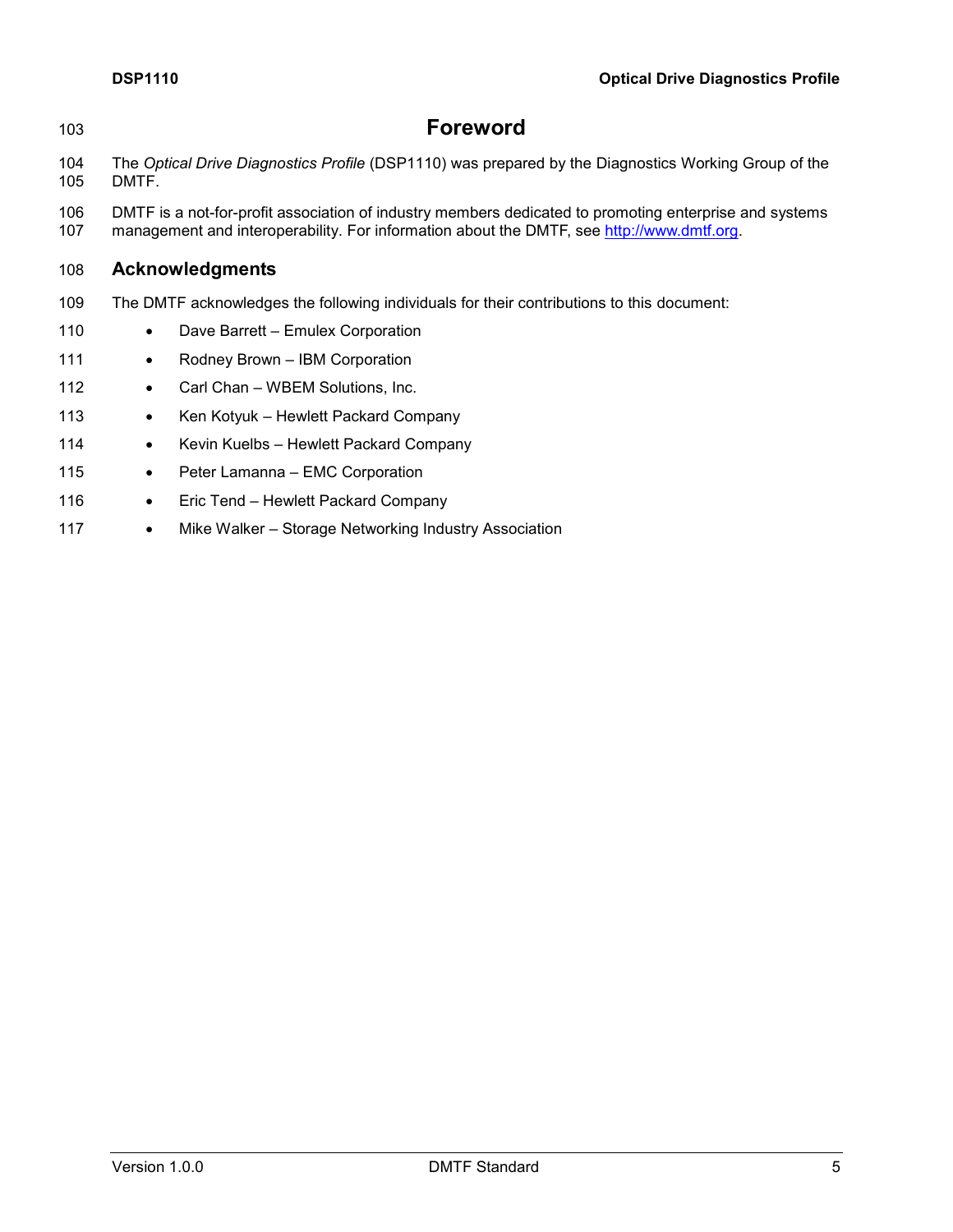# <span id="page-5-0"></span>118 and 118 introduction

 A *profile* is a collection of Common Information Model (CIM) elements and behavior rules that represents a specific area of management. The purpose of the profile is to ensure interoperability of Web-Based Enterprise Management (WBEM) services for a specific subset of the CIM schema — in this case, Optical

Drive diagnostics.

 Diagnostics is a critical component of systems management. Diagnostic services are used in problem containment to maintain availability, achieve fault isolation for system recovery, establish system integrity during boot, increase system reliability, and perform routine proactive system verification. The goal of the Common Diagnostic Model (CDM) is to define industry-standard building blocks, based on and consistent with the DMTF CIM, that enable seamless integration of vendor-supplied diagnostic services into system management frameworks.

 The goal of the *Optical Drive Diagnostics Profile* is to define industry-standard building blocks that enable seamless problem determination support for Optical Disk Drives. The *Optical Drive Diagnostics Profile*

extends the *[Diagnostics Profile](#page-6-3)* by identifying a base set of Optical Drive functions that should be

diagnosed by provider implementations. Suppliers can differentiate their diagnostic offering by providing

 this base set of diagnostics and developing diagnostics to analyze proprietary features of the Optical Disk Drive.

# **Document conventions**

# **Typographical conventions**

- The following typographical conventions are used in this document:
- Document titles are marked in *italics*.
- Important terms that are used for the first time are marked in *italics*.

### **ABNF usage conventions**

- Format definitions in this document are specified using ABNF (see [RFC5234\)](#page-6-4), with the following deviations:
- Literal strings are to be interpreted as case-sensitive Unicode characters, as opposed to the 144 definition in [RFC5234](#page-6-4) that interprets literal strings as case-insensitive US-ASCII characters.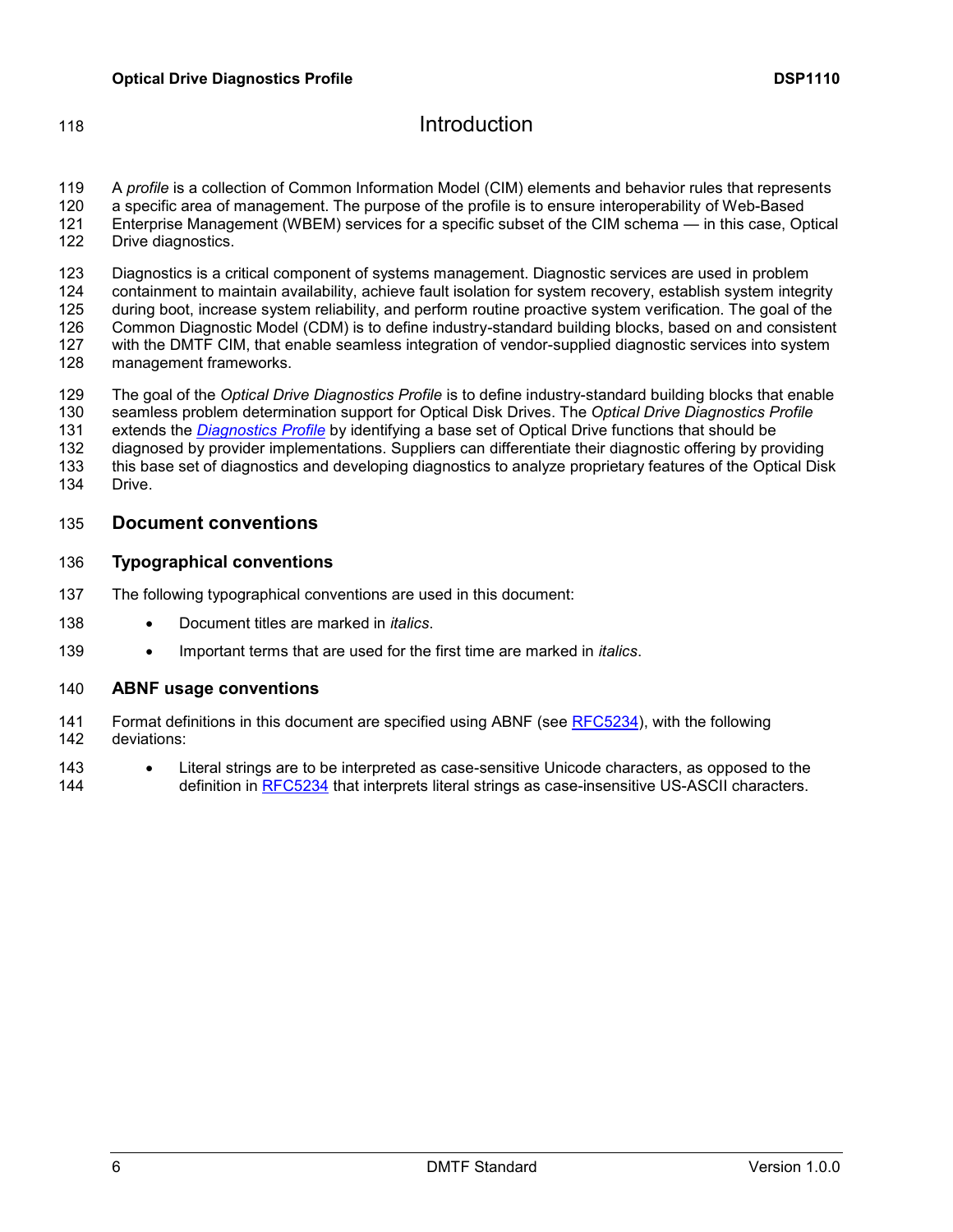# <span id="page-6-0"></span>**1 Scope**

 The *Optical Drive Diagnostics Profile* specializes the *[Diagnostics Profile](#page-6-3)* by defining the diagnostic tests needed to determine the health of an Optical Disk Drive. The diagnostic tests are defined as subclasses 149 of CIM DiagnosticTest.

- 150 The target audience for this specification is implementers who are writing CIM-based providers or<br>151 consumers of management interfaces that represent the component described in this document.
- <span id="page-6-1"></span>consumers of management interfaces that represent the component described in this document.

# **2 Normative references**

- The following referenced documents are indispensable for the application of this document. For dated
- references, only the edition cited (including any corrigenda or DMTF update versions) applies. For
- references without a date or version, the latest published edition of the referenced document (including any corrigenda or DMTF update versions) applies.
- <span id="page-6-6"></span>DMTF DSP0004, *CIM Infrastructure Specification 2.6*,
- [http://dmtf.org/sites/default/files/standards/documents/DSP0004\\_2.6.pdf](http://dmtf.org/sites/default/files/standards/documents/DSP0004_2.6.pdf)
- <span id="page-6-7"></span> DMTF DSP0200, *CIM Operations over HTTP 1.3*, [http://dmtf.org/sites/default/files/standards/documents/DSP0200\\_1.3.pdf](http://dmtf.org/sites/default/files/standards/documents/DSP0200_1.3.pdf)
- <span id="page-6-8"></span> DMTF DSP1001, *Management Profile Specification Usage Guide 1.0*, [http://dmtf.org/sites/default/files/standards/documents/DSP1001\\_1.0.pdf](http://dmtf.org/sites/default/files/standards/documents/DSP1001_1.0.pdf)
- <span id="page-6-3"></span>DMTF DSP1002, *Diagnostics Profile 2.0*,
- [http://dmtf.org/sites/default/files/standards/documents/DSP1002\\_2.0.pdf](http://dmtf.org/sites/default/files/standards/documents/DSP1002_2.0.pdf)
- <span id="page-6-9"></span>DMTF DSP1033, *Profile Registration Profile 1.0*,
- [http://dmtf.org/sites/default/files/standards/documents/DSP1033\\_1.0.pdf](http://dmtf.org/sites/default/files/standards/documents/DSP1033_1.0.pdf)
- <span id="page-6-4"></span>IETF RFC5234, *ABNF: Augmented BNF for Syntax Specifications, January 2008*,
- <http://tools.ietf.org/html/rfc5234>
- <span id="page-6-5"></span>ISO/IEC Directives, Part 2, *Rules for the structure and drafting of International Standards*,
- <span id="page-6-2"></span><http://isotc.iso.org/livelink/livelink.exe?func=ll&objId=4230456&objAction=browse&sort=subtype>

# **3 Terms and definitions**

- In this document, some terms have a specific meaning beyond the normal English meaning. Those terms are defined in this clause.
- The terms "shall" ("required"), "shall not," "should" ("recommended"), "should not" ("not recommended"),
- "may," "need not" ("not required"), "can" and "cannot" in this document are to be interpreted as described
- in [ISO/IEC Directives, Part 2,](#page-6-5) Annex H. The terms in parenthesis are alternatives for the preceding term,
- for use in exceptional cases when the preceding term cannot be used for linguistic reasons. Note that
- [ISO/IEC Directives, Part 2,](#page-6-5) Annex H specifies additional alternatives. Occurrences of such additional
- alternatives shall be interpreted in their normal English meaning.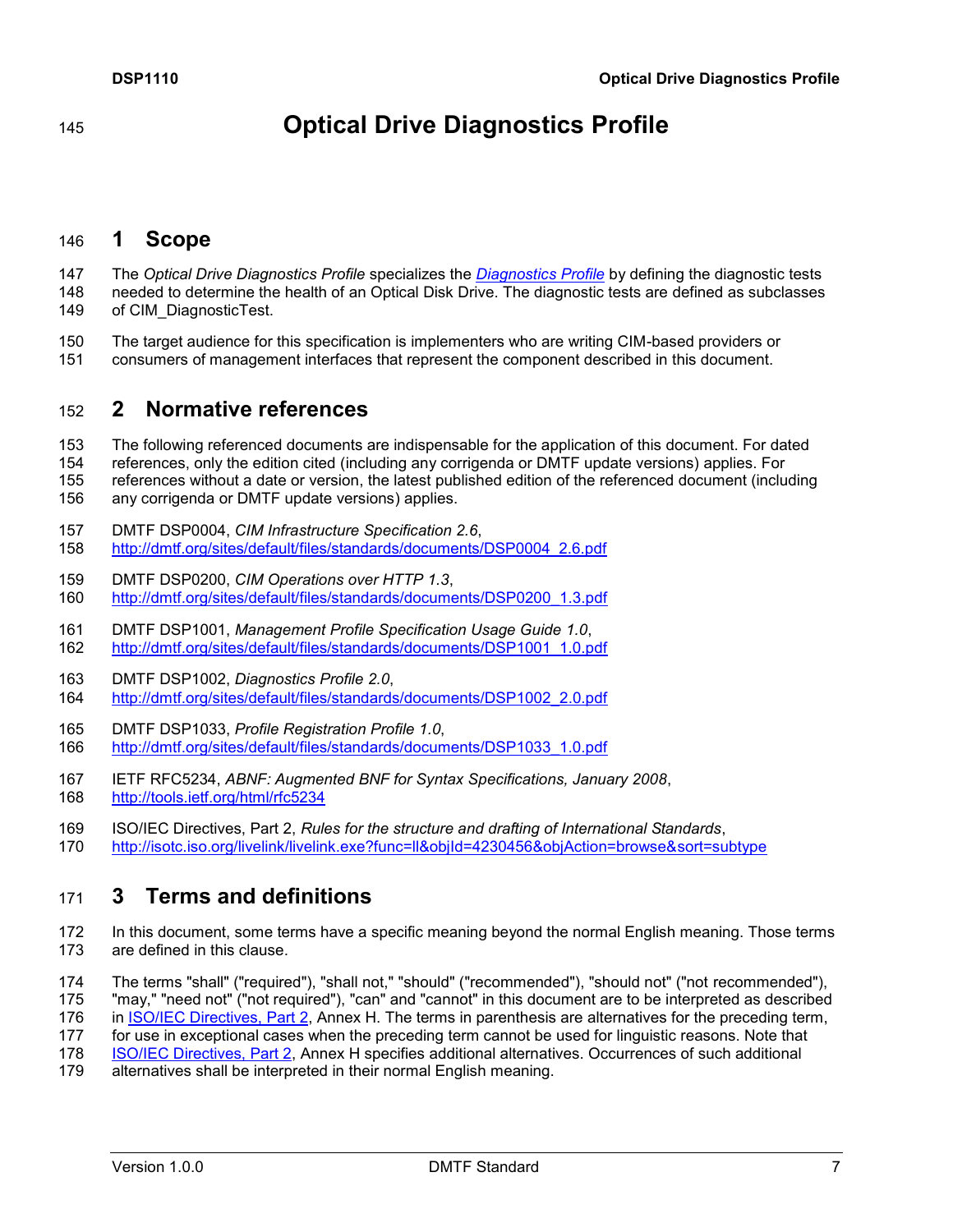### **Optical Drive Diagnostics Profile DSP1110**

- The terms "clause," "subclause," "paragraph," and "annex" in this document are to be interpreted as 181 described in [ISO/IEC Directives, Part 2,](#page-6-5) Clause 5.
- 182 The terms "normative" and "informative" in this document are to be interpreted as described in **ISO/IEC**
- [Directives, Part 2,](#page-6-5) Clause 3. In this document, clauses, subclauses, or annexes labeled "(informative)" do not contain normative content. Notes and examples are always informative elements.
- <span id="page-7-0"></span>185 The terms defined in [DSP0004,](#page-6-6) [DSP0200,](#page-6-7) and [DSP1001](#page-6-8) apply to this document.

# **4 Symbols and abbreviated terms**

- The following symbols and abbreviations are used in this document.
- **4.1**
- **CDM**
- Common Diagnostic Model
- **4.2**
- **CIM**
- Common Information Model
- **4.3**
- **CIMOM**
- CIM Object Manager
- **4.4**
- **CRU**
- Customer Replaceable Unit
- **4.5**
- **FRU**
- Field Replaceable Unit
- **4.6**
- **HDD**
- Hard Disk Drive
- **4.7**
- **LED**
- Light Emitting Diode
- **4.8**
- **ME**
- Managed Element
- **4.9**
- **MOF**
- Managed Object Format
- **4.10**
- **ODD**
- Optical Disk Drive
- **4.11**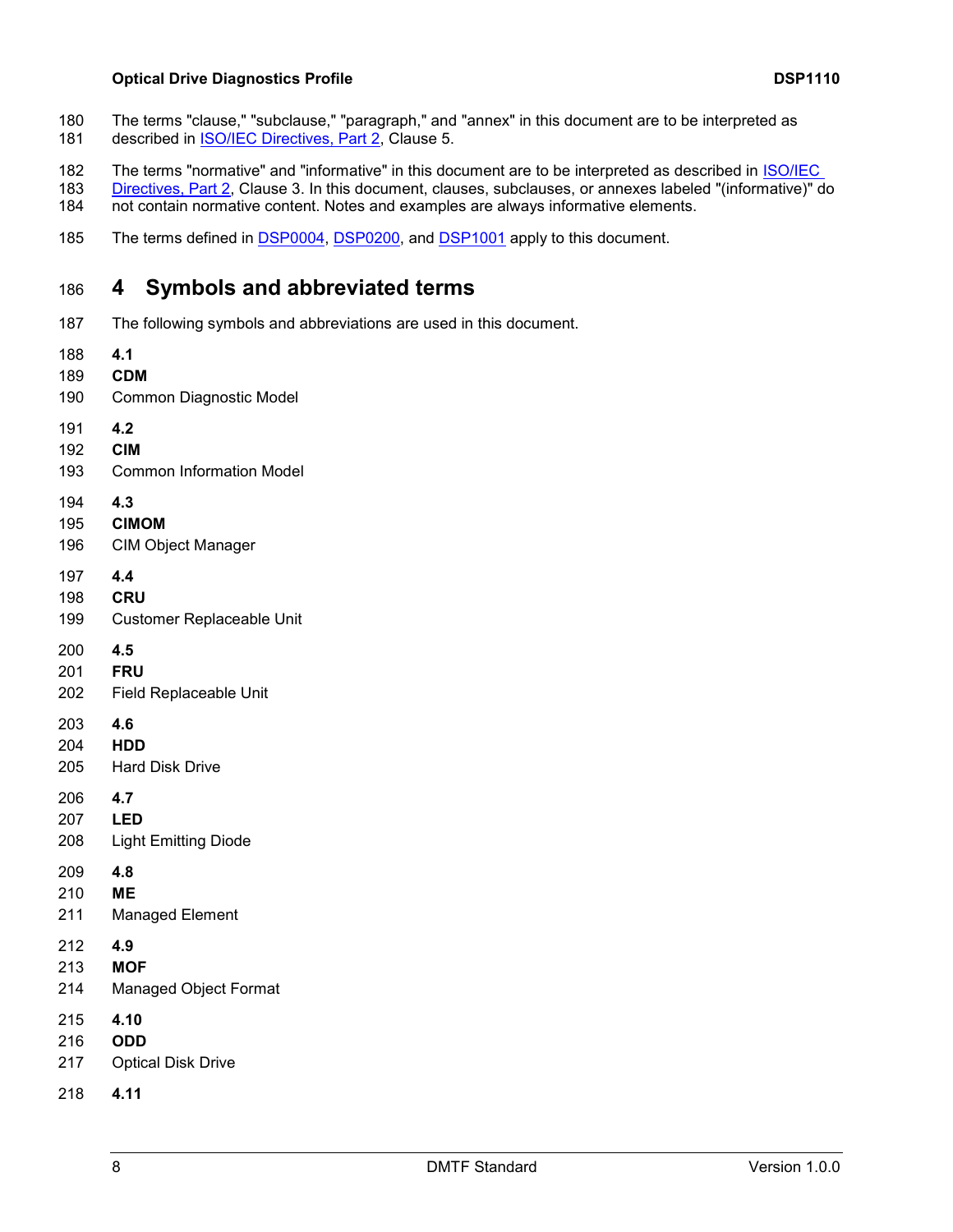| 219                   | ΟS                                     |
|-----------------------|----------------------------------------|
| 220                   | <b>Operating System</b>                |
| 221                   | 4.12                                   |
| 222                   | <b>PD</b>                              |
| 223                   | <b>Problem Determination</b>           |
| 224<br>225 PFA<br>226 | 4.13<br>Predictive Failure Analysis    |
| 227                   | 4.14                                   |
| 228                   | <b>POST</b>                            |
| 229                   | Power-On Self-Test                     |
| 230                   | 4.15                                   |
| 231                   | <b>SLP</b>                             |
| 232                   | <b>Service Location Protocol</b>       |
| 233                   | 4.16                                   |
| 234                   | <b>SSD</b>                             |
| 235                   | Solid State Drive                      |
| 236                   | 4.17                                   |
| 237                   | <b>WBEM</b>                            |
| 238                   | <b>Web-Based Enterprise Management</b> |

# <span id="page-8-0"></span>**5 Synopsis**

- **Profile name:** Optical Drive Diagnostics
- **Version:** 1.0.0
- **Organization:** DMTF
- **CIM schema version:** 2.31
- **Central class:** CIM\_OpticalDriveDiagnosticTest
- **Scoping class:** CIM\_ComputerSystem
- **Specializes:** Diagnostics Profile 2.0.0
- The *Optical Drive Diagnostics Profile* extends the management capability of referencing profiles by adding common methods for determining that the ODD is operating in a managed system.
- 249 CIM OpticalDriveDiagnosticTest shall be the Central Class of this profile. The instance of
- CIM\_OpticalDriveDiagnosticTest shall be the Central Instance of this profile. CIM\_ComputerSystem shall be the Scoping Class of this profile. The instance of CIM\_ComputerSystem with which the Central Instance is associated through an instance of CIM\_HostedService shall be the Scoping Instance of this profile.
- The CIM\_ManagedElement is CIM\_CDROMDrive, CIM\_DVDDrive, CIM\_WORMDrive, a subclass of these classes, or a related peer class.
- [Table 1](#page-9-1) identifies profiles on which this profile has a dependency.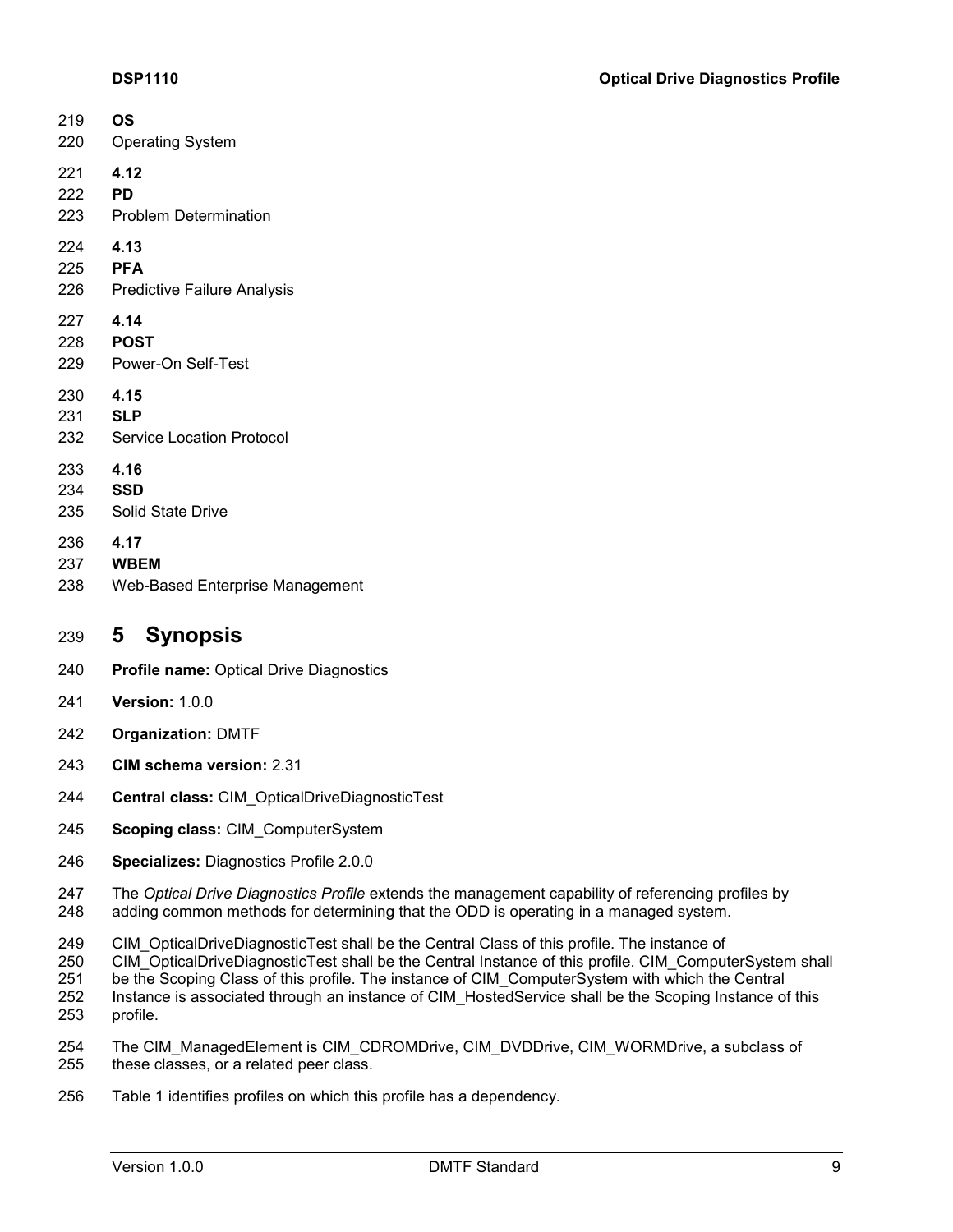| Table 1 – Referenced profiles |
|-------------------------------|
|                               |

<span id="page-9-1"></span>

| <b>Profile Name</b>         | Organization | <b>Version</b> | <b>Description</b> |
|-----------------------------|--------------|----------------|--------------------|
| Diagnostics                 | DMTF         | 2.0            | Specializes        |
| <b>Profile Registration</b> | DMTF         | 1.0            | Mandatory          |

# <span id="page-9-0"></span>258 **6 Description**

259 Diagnostic programs can be developed to support two primary diagnostic modes.

260 One mode tests the ODD in an operational state after its operating system has started. In this mode,

261 diagnostic tests exercise various functional components or collect metrics within the context of a running<br>262 system. Typically, most diagnostics in this mode are launched concurrently with other user programs ato

262 system. Typically, most diagnostics in this mode are launched concurrently with other user programs atop<br>263 a fully functioning general purpose operating system.

a fully functioning general purpose operating system.

264 The other mode tests the ODD in a preboot state before a general purpose operating system has been<br>265 started. In this mode, it is understood that the system is not under normal usage. Thus, invasive and

265 started. In this mode, it is understood that the system is not under normal usage. Thus, invasive and 266 destructive tests can be executed. Typically, diagnostics are launched in this environment for destructive tests can be executed. Typically, diagnostics are launched in this environment for

267 manufacturing quality assurance to test operating system functions and other low-level components.

268 Diagnostics are also run in this mode when serious component errors are suspected in a commercial

environment.

270 There may also be a third type of hybrid diagnostic test that is able to provide reduced levels of coverage 271 in a normal running environment and enhanced coverage in a preboot environment.

in a normal running environment and enhanced coverage in a preboot environment.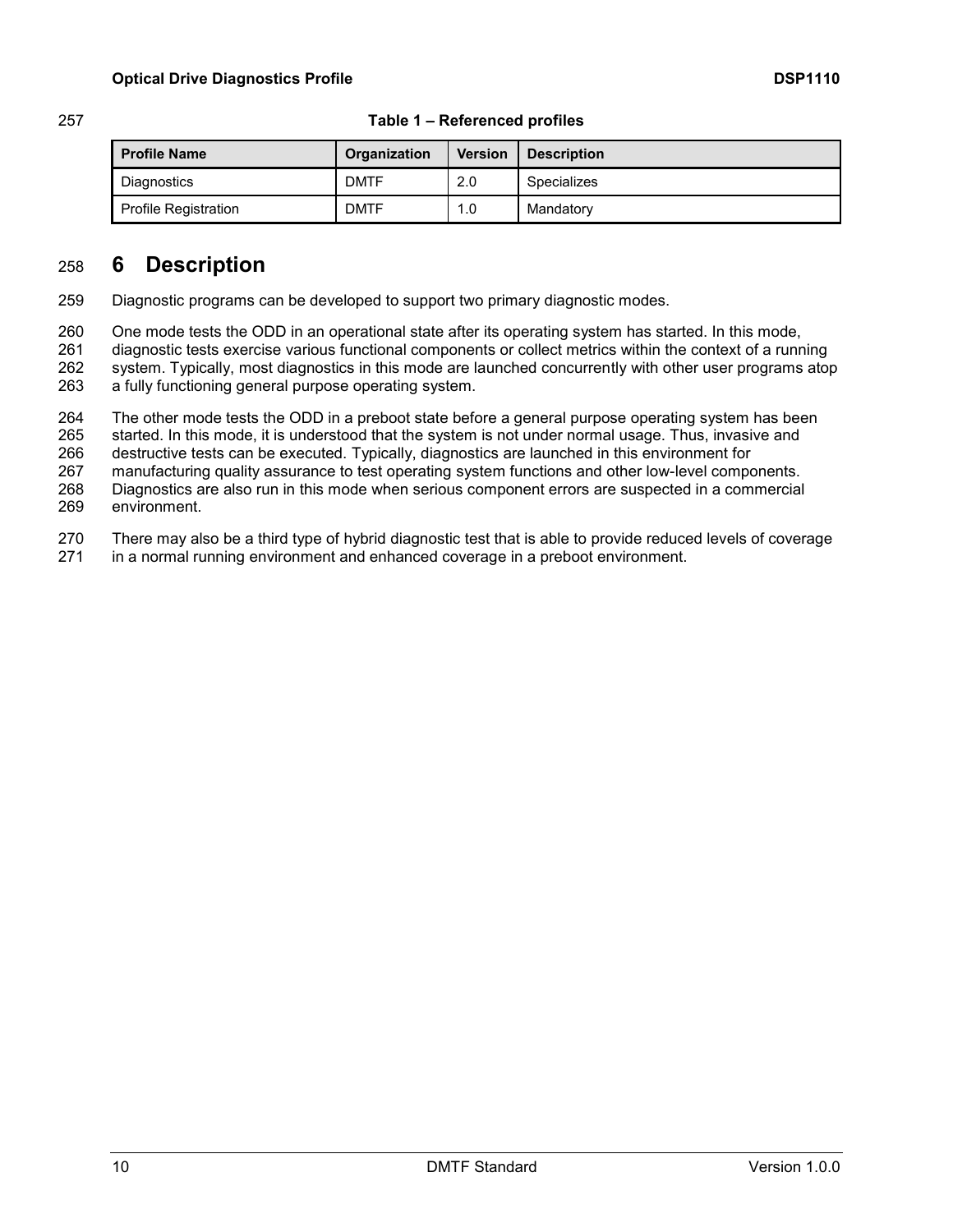

<span id="page-10-0"></span>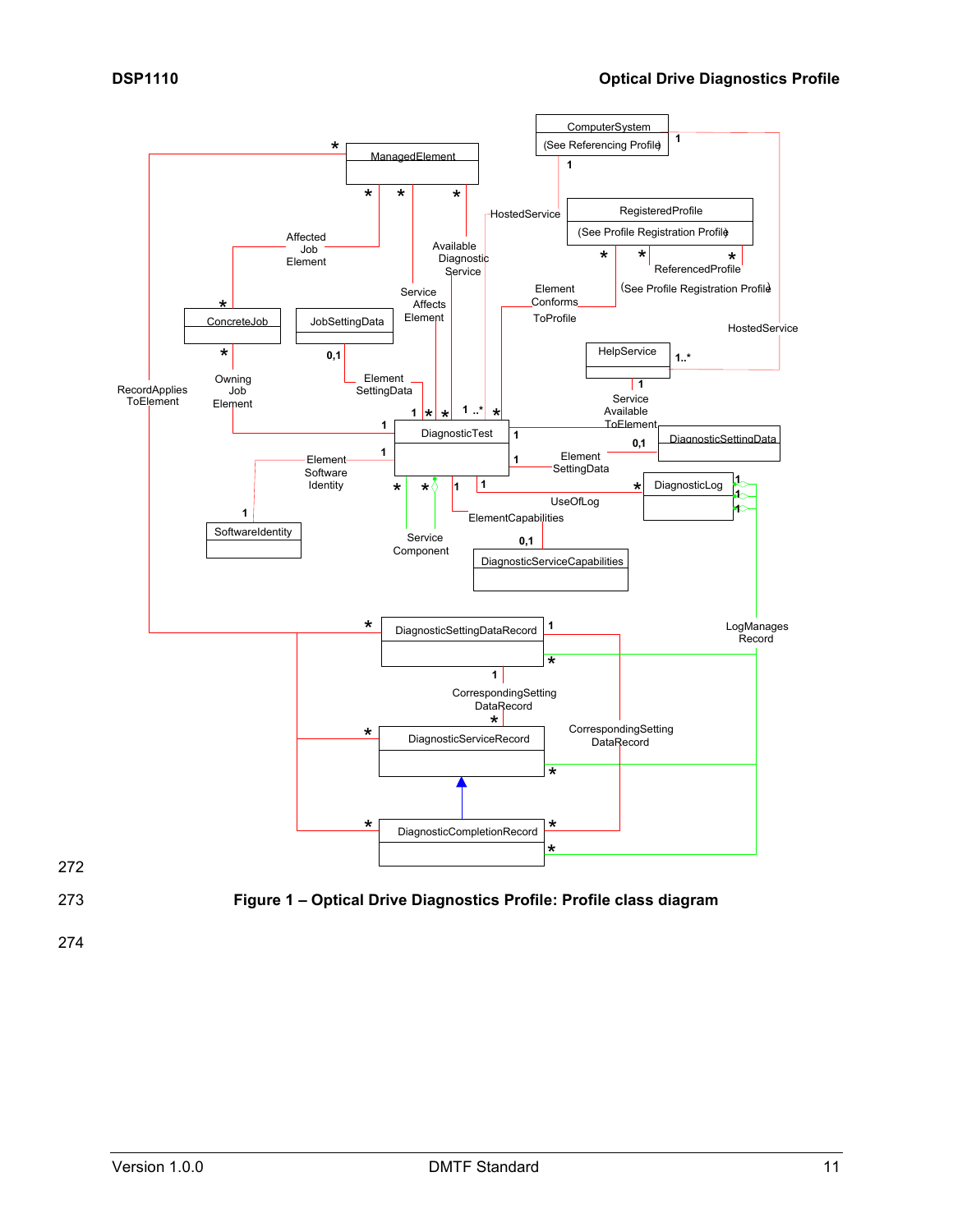# <span id="page-11-0"></span>275 **7 Implementation**

276 This clause details the requirements related to the arrangement of instances and their properties for 277 implementations of this profile.

# <span id="page-11-1"></span>278 **7.1 Optical drive test information**

279 [Table 2](#page-11-2) contains information about the test types.

| ł<br>۰.<br>۰.<br>× |  |
|--------------------|--|

280 **Table 2 – Test type information**

<span id="page-11-2"></span>

| <b>Test Name</b>     | <b>Test Information</b> |                                                                                                                                                                   |  |  |
|----------------------|-------------------------|-------------------------------------------------------------------------------------------------------------------------------------------------------------------|--|--|
| Media<br>Detection   | Description             | This diagnostic verifies that the ODD can properly detect whether media<br>is present and what type of disc is inserted (for example, CD-R, CD-RW,<br>DVD, etc.). |  |  |
|                      | Coverage Range          | The entire drive is covered.                                                                                                                                      |  |  |
|                      | Media Required          | Yes                                                                                                                                                               |  |  |
|                      | <b>User Control</b>     | The user must insert or remove media. The user must then confirm<br>PASS or FAIL.                                                                                 |  |  |
|                      | <b>Execution Time</b>   | The diagnostic runs on the order of seconds.                                                                                                                      |  |  |
|                      | Details                 |                                                                                                                                                                   |  |  |
| Mechanical<br>Tray   | Coverage Area           | This diagnostic verifies that the physical components of the optical<br>device tray are operating properly.                                                       |  |  |
|                      | Coverage Range          | The entire drive is covered.                                                                                                                                      |  |  |
|                      | Media Required          | No                                                                                                                                                                |  |  |
|                      | <b>User Control</b>     | The user must confirm whether the tray has opened and closed.                                                                                                     |  |  |
|                      | <b>Execution Time</b>   | The diagnostic runs on the order of seconds.                                                                                                                      |  |  |
|                      | Details                 | This diagnostic differs from the Load/Eject test because it tests only the<br>physical components and not the software interface.                                 |  |  |
| Activity             | Coverage Area           | This diagnostic verifies that the Activity Indicator LED operates properly.                                                                                       |  |  |
| Indicator            | Coverage Range          | The entire drive is covered.                                                                                                                                      |  |  |
|                      | Media Required          | No                                                                                                                                                                |  |  |
|                      | <b>User Control</b>     | User interaction is required to verify the LED activity.                                                                                                          |  |  |
|                      | <b>Execution Time</b>   | The diagnostic runs on the order of seconds.                                                                                                                      |  |  |
|                      | Details                 | The LED monitors I/O activity.                                                                                                                                    |  |  |
| <b>Transfer Rate</b> | Coverage Area           | This diagnostic verifies that the ODD operates properly when performing<br>read I/O operations at all supported data transfer rates.                              |  |  |
|                      | Coverage Range          | The entire drive and media is covered.                                                                                                                            |  |  |
|                      | Media Required          | Yes                                                                                                                                                               |  |  |
|                      | <b>User Control</b>     | None                                                                                                                                                              |  |  |
|                      | <b>Execution Time</b>   | The diagnostic runs on the order of seconds or a few minutes depending<br>on the media type (for example, CD-R, DVD, dual-layer, etc.).                           |  |  |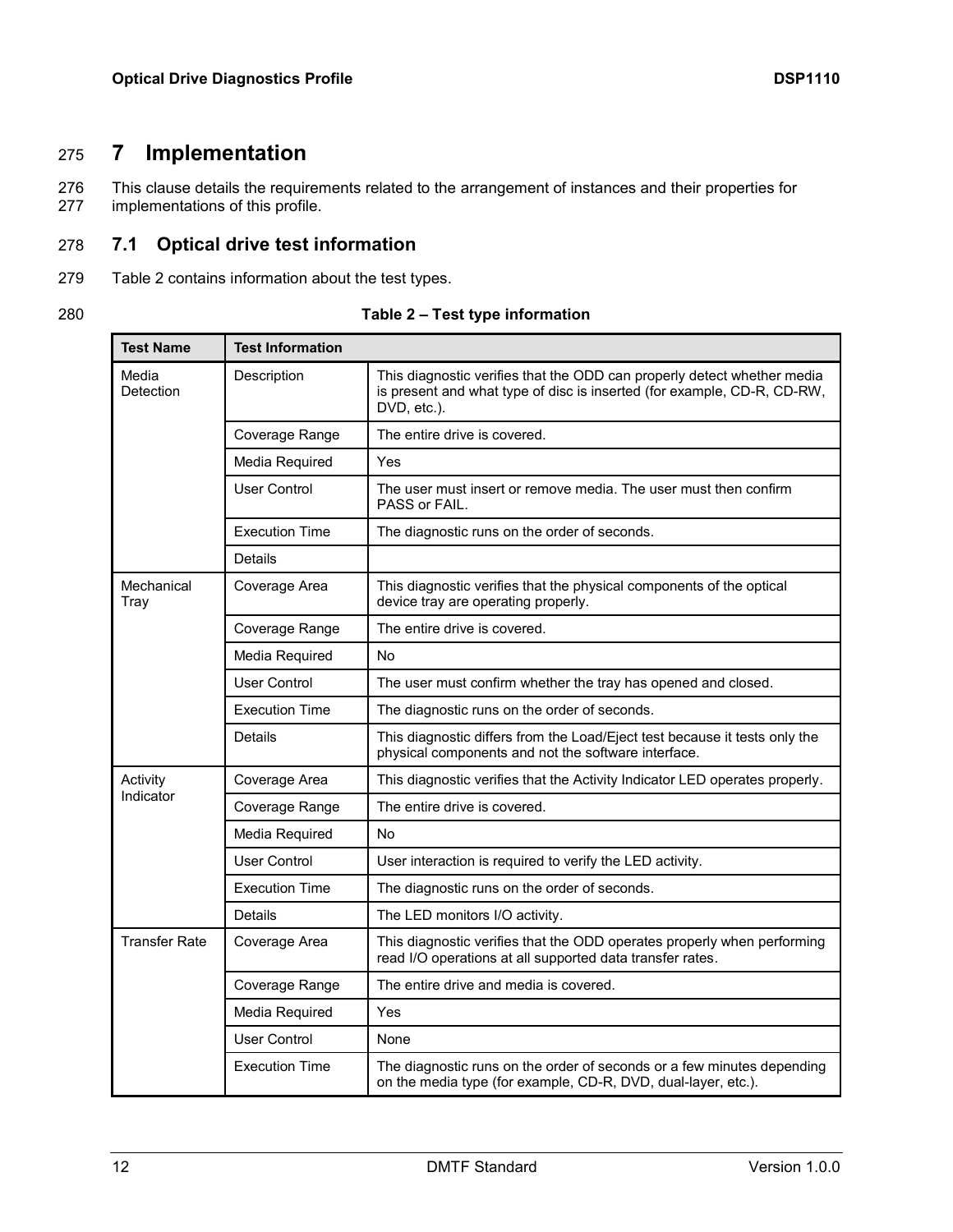| <b>Test Name</b>                     | <b>Test Information</b> |                                                                                                                                                                                                                          |  |  |  |
|--------------------------------------|-------------------------|--------------------------------------------------------------------------------------------------------------------------------------------------------------------------------------------------------------------------|--|--|--|
|                                      | Details                 | Transfer rates are measured in Kbytes/sec. If the ODD supports multiple<br>transfer rates, the vendor-specific implementation will determine the<br>supported transfer rates and test them all without user interaction. |  |  |  |
| Sequential<br><b>Internal Verify</b> | Coverage Area           | This diagnostic verifies the ability to perform read and verify operations in<br>sequential order to each sector of the media.                                                                                           |  |  |  |
|                                      | Coverage Range          | The entire drive and media is covered.                                                                                                                                                                                   |  |  |  |
|                                      | Media Required          | Yes                                                                                                                                                                                                                      |  |  |  |
|                                      | <b>User Control</b>     | None                                                                                                                                                                                                                     |  |  |  |
|                                      | <b>Execution Time</b>   | The diagnostic runs on the order of seconds.                                                                                                                                                                             |  |  |  |
|                                      | Details                 | Data is not transferred from the ODD to the host. That is, this diagnostic<br>is internal to the ODD.                                                                                                                    |  |  |  |
| Sequential<br>Read                   | Coverage Area           | This diagnostic performs a read operation in sequential order from all<br>sectors of the media.                                                                                                                          |  |  |  |
|                                      | Coverage Range          | The entire drive and media is covered.                                                                                                                                                                                   |  |  |  |
|                                      | Media Required          | Yes                                                                                                                                                                                                                      |  |  |  |
|                                      | <b>User Control</b>     | None                                                                                                                                                                                                                     |  |  |  |
|                                      | <b>Execution Time</b>   | The diagnostic runs on the order of seconds or a few minutes depending<br>on the media type (for example, CD-R, DVD, dual-layer, etc.).                                                                                  |  |  |  |
|                                      | Details                 | The ODD must have media present containing known data.                                                                                                                                                                   |  |  |  |
| Sequential<br>Seek                   | Coverage Area           | This diagnostic performs a seek operation in sequential order to all<br>sectors of the media.                                                                                                                            |  |  |  |
|                                      | Coverage Range          | The entire drive and media is covered.                                                                                                                                                                                   |  |  |  |
|                                      | Media Required          | Yes                                                                                                                                                                                                                      |  |  |  |
|                                      | <b>User Control</b>     | None                                                                                                                                                                                                                     |  |  |  |
|                                      | <b>Execution Time</b>   | The diagnostic runs on the order of seconds or a few minutes depending<br>on the media type (for example, CD-R, DVD, dual-layer, etc.).                                                                                  |  |  |  |
|                                      | <b>Details</b>          |                                                                                                                                                                                                                          |  |  |  |
| Sequential<br>Write                  | Coverage Area           | This diagnostic performs a write operation in sequential order to all<br>sectors of the media and then verifies that the data is written accurately.                                                                     |  |  |  |
|                                      | Coverage Range          | The entire drive and media is covered.                                                                                                                                                                                   |  |  |  |
|                                      | Media Required          | Yes                                                                                                                                                                                                                      |  |  |  |
|                                      | <b>User Control</b>     | The user may specify the data pattern(s) to be written.                                                                                                                                                                  |  |  |  |
|                                      | <b>Execution Time</b>   | The diagnostic runs on the order of seconds or a few minutes depending<br>on the media type (for example, CD-R, DVD, dual-layer, etc.).                                                                                  |  |  |  |
|                                      | Details                 |                                                                                                                                                                                                                          |  |  |  |
| Random Read                          | Coverage Area           | This diagnostic performs a read operation in random order from selected<br>sectors of the media.                                                                                                                         |  |  |  |
|                                      | Coverage Range          | The entire drive and media is covered.                                                                                                                                                                                   |  |  |  |
|                                      | Media Required          | Yes                                                                                                                                                                                                                      |  |  |  |
|                                      | User Control            | The user may specify the seed to use to generate the sequence of<br>random numbers to be used by the diagnostic.                                                                                                         |  |  |  |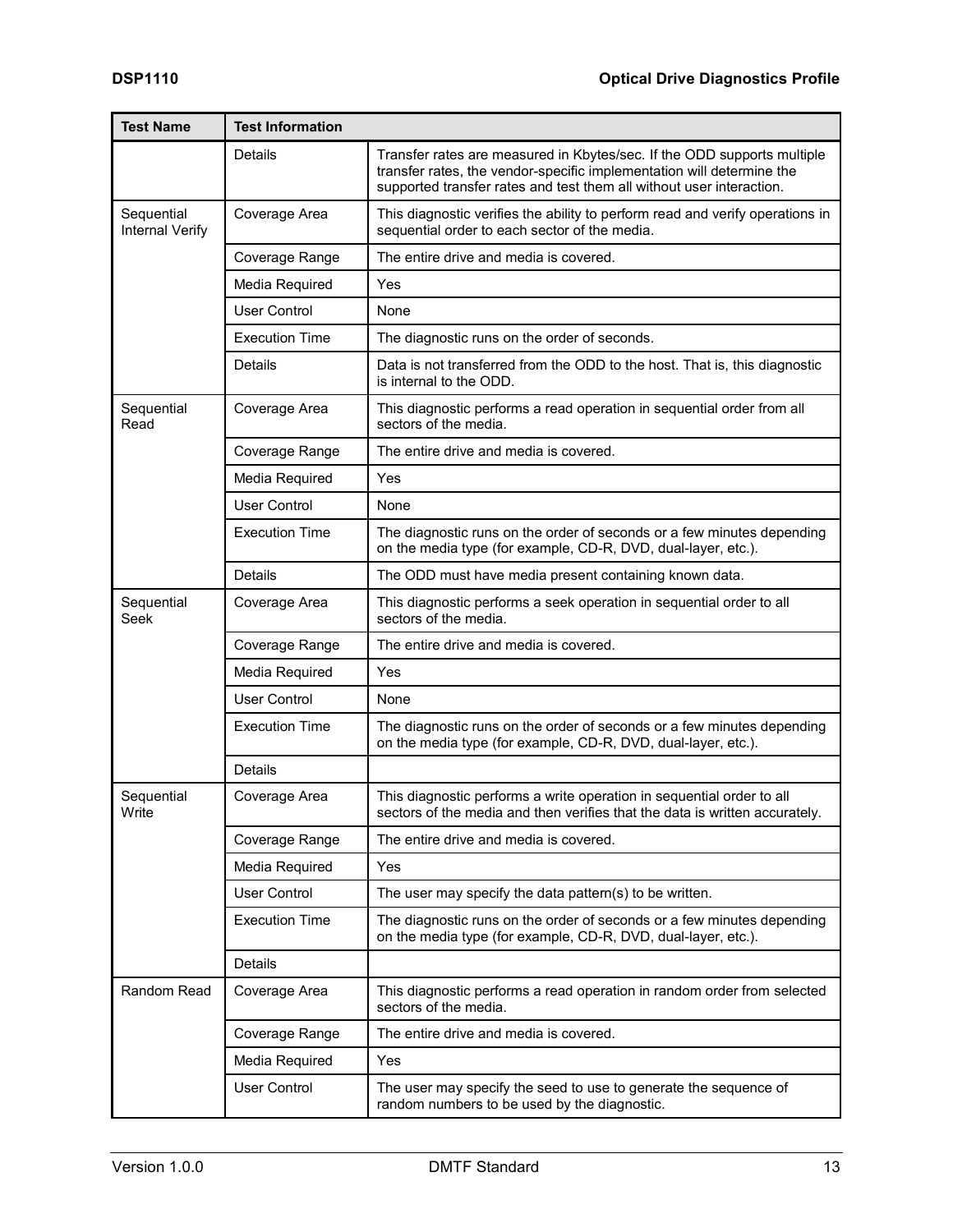| <b>Test Name</b>    | <b>Test Information</b> |                                                                                                                                                        |  |  |  |
|---------------------|-------------------------|--------------------------------------------------------------------------------------------------------------------------------------------------------|--|--|--|
|                     | <b>Execution Time</b>   | The diagnostic runs on the order of seconds or a few minutes depending<br>on the media type (for example, CD-R, DVD, dual-layer, etc.).                |  |  |  |
|                     | <b>Details</b>          | The ODD must have media present with containing known data. The<br>number of operations performed is defined by the vendor-specific<br>implementation. |  |  |  |
| Random Seek         | Coverage Area           | This diagnostic performs a seek operation in random order from selected<br>sectors of the media.                                                       |  |  |  |
|                     | Coverage Range          | The entire drive and media is covered.                                                                                                                 |  |  |  |
|                     | Media Required          | Yes                                                                                                                                                    |  |  |  |
|                     | <b>User Control</b>     | The user may specify the seed to use to generate the sequence of<br>random numbers to be used by the test.                                             |  |  |  |
|                     | <b>Execution Time</b>   | The diagnostic runs on the order of seconds or a few minutes depending<br>on the media type (for example, CD-R, DVD, dual-layer, etc.).                |  |  |  |
|                     | Details                 | The number of operations performed is defined by the vendor-specific<br>implementation.                                                                |  |  |  |
| Status              | Coverage Area           | This diagnostic verifies that the ODD is ready to be tested.                                                                                           |  |  |  |
|                     | Coverage Range          | The entire drive is covered.                                                                                                                           |  |  |  |
|                     | Media Required          | No                                                                                                                                                     |  |  |  |
|                     | <b>User Control</b>     | None                                                                                                                                                   |  |  |  |
|                     | <b>Execution Time</b>   | The diagnostic runs on the order of seconds.                                                                                                           |  |  |  |
|                     | Details                 |                                                                                                                                                        |  |  |  |
| <b>Reset Drive</b>  | Coverage Area           | This diagnostic verifies that the ODD properly responds to a Reset<br>command.                                                                         |  |  |  |
|                     | Coverage Range          | The entire drive is covered.                                                                                                                           |  |  |  |
|                     | Media Required          | No                                                                                                                                                     |  |  |  |
|                     | <b>User Control</b>     | None                                                                                                                                                   |  |  |  |
|                     | <b>Execution Time</b>   | The diagnostic runs on the order of seconds.                                                                                                           |  |  |  |
|                     | Details                 |                                                                                                                                                        |  |  |  |
| System<br>Interface | Coverage Area           | This diagnostic verifies that all system interfaces for cables and<br>connectors are working properly.                                                 |  |  |  |
|                     | Coverage Range          | The entire drive is covered.                                                                                                                           |  |  |  |
|                     | Media Required          | No                                                                                                                                                     |  |  |  |
|                     | <b>User Control</b>     | None                                                                                                                                                   |  |  |  |
|                     | <b>Execution Time</b>   | The diagnostic runs on the order of seconds.                                                                                                           |  |  |  |
|                     | Details                 |                                                                                                                                                        |  |  |  |
| Load / Eject        | Coverage Area           | This diagnostic verifies that the ODD properly responds to a Load/Eject<br>command.                                                                    |  |  |  |
|                     | Coverage Range          | The entire drive is covered.                                                                                                                           |  |  |  |
|                     | Media Required          | No                                                                                                                                                     |  |  |  |
|                     | <b>User Control</b>     | User interaction is required to confirm that the Load or Eject operation                                                                               |  |  |  |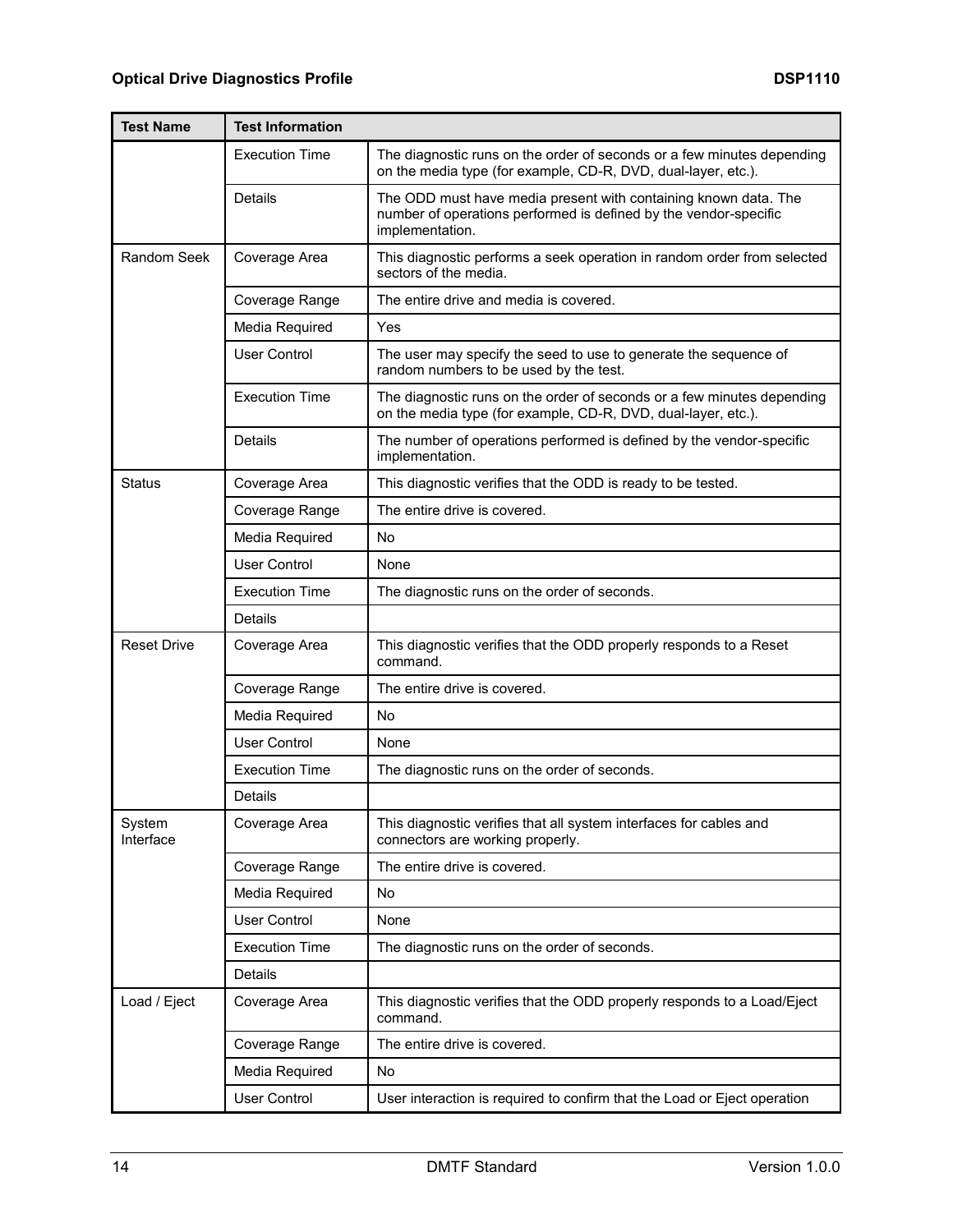| <b>Test Name</b> | <b>Test Information</b> |                                                                                                                                    |  |  |
|------------------|-------------------------|------------------------------------------------------------------------------------------------------------------------------------|--|--|
|                  |                         | completed.                                                                                                                         |  |  |
|                  | <b>Execution Time</b>   | The diagnostic runs on the order of seconds.                                                                                       |  |  |
|                  | Details                 | This diagnostic differs from the Mechanical Tray test because it tests<br>both the physical components and the software interface. |  |  |

281 NOTE ODD diagnostic tests do not test selected regions of the media as some HDD diagnostic tests do because<br>282 ODD media is much smaller (5GB versus 2TB or larger). ODD media is much smaller (5GB versus 2TB or larger).

# <span id="page-14-0"></span>283 **7.2 CIM\_OpticalDriveDiagnosticTest**

284 The CIM OpticalDriveDiagnosticTest can be used for a variety of tests necessary for diagnosing ODD issues. [Table 3](#page-14-1) defines the valid property values and whether the test is mandatory or optional. An implementation may extend this class and add vendor-defined tests using the vendor-defined range of the OpticalDriveTestType valuemap.

288 The current values for TestType array property are: 0 (Unknown), 1 (Other), 2 (Functional), 3 (Stress), 4 289 (Health Check), 5 (Access Test), 6 (Media Verify), 7 (DMTF Reserved), and 8 (Vendor Reserved).

290 **Table 3 – CIM\_OpticalDriveDiagnosticTest property requirements**

<span id="page-14-1"></span>

| <b>Test Name</b>                     | <b>Criteria</b> | ElementName*                                              | <b>OpticalDriveTestType</b> | TestType*        |
|--------------------------------------|-----------------|-----------------------------------------------------------|-----------------------------|------------------|
| Media<br>Detection                   | Mandatory       | <b>Optical Drive Media</b><br>Detection                   | 2                           | 2 (Functional)   |
| Mechanical<br>Tray                   | Mandatory       | <b>Optical Drive</b><br><b>Mechanical Tray</b>            | 3                           | 2 (Functional)   |
| Activity<br>Indicator                | Optional        | <b>Optical Drive Activity</b><br>Indicator                | $\overline{4}$              | 2 (Functional)   |
| <b>Transfer Rate</b>                 | Optional        | <b>Optical Drive Transfer</b><br>Rate                     | 5                           | 2 (Functional)   |
| Sequential<br><b>Internal Verify</b> | Optional        | <b>Optical Drive Sequential</b><br><b>Internal Verify</b> | 6                           | 2 (Functional)   |
| Sequential                           | Optional        | <b>Optical Drive Sequential</b><br>Read                   | $\overline{7}$              | 2 (Functional)   |
| Read                                 |                 |                                                           |                             | 6 (Media Verify) |
| Sequential                           | Optional        | <b>Optical Drive Sequential</b><br>Seek                   | 8                           | 2 (Functional)   |
| Seek                                 |                 |                                                           |                             | 6 (Media Verify) |
| Sequential                           | Optional        | <b>Optical Drive Sequential</b><br>Write                  | $\boldsymbol{9}$            | 2 (Functional)   |
| Write                                |                 |                                                           |                             | 6 (Media Verify) |
| Random Read                          | Optional        | <b>Optical Drive Random</b><br>Read                       | 10                          | 2 (Functional)   |
|                                      |                 |                                                           |                             | 6 (Media Verify) |
| Random Seek                          | Optional        | <b>Optical Drive Random</b><br>Seek                       | 11                          | 2 (Functional)   |
|                                      |                 |                                                           |                             | 6 (Media Verify) |
| <b>Status</b>                        | Mandatory       | <b>Optical Drive Status</b>                               | 12                          | 4 (Health Check) |
| <b>Reset Drive</b>                   | Optional        | <b>Optical Drive Reset</b><br><b>Drive</b>                | 13                          | 2 (Functional)   |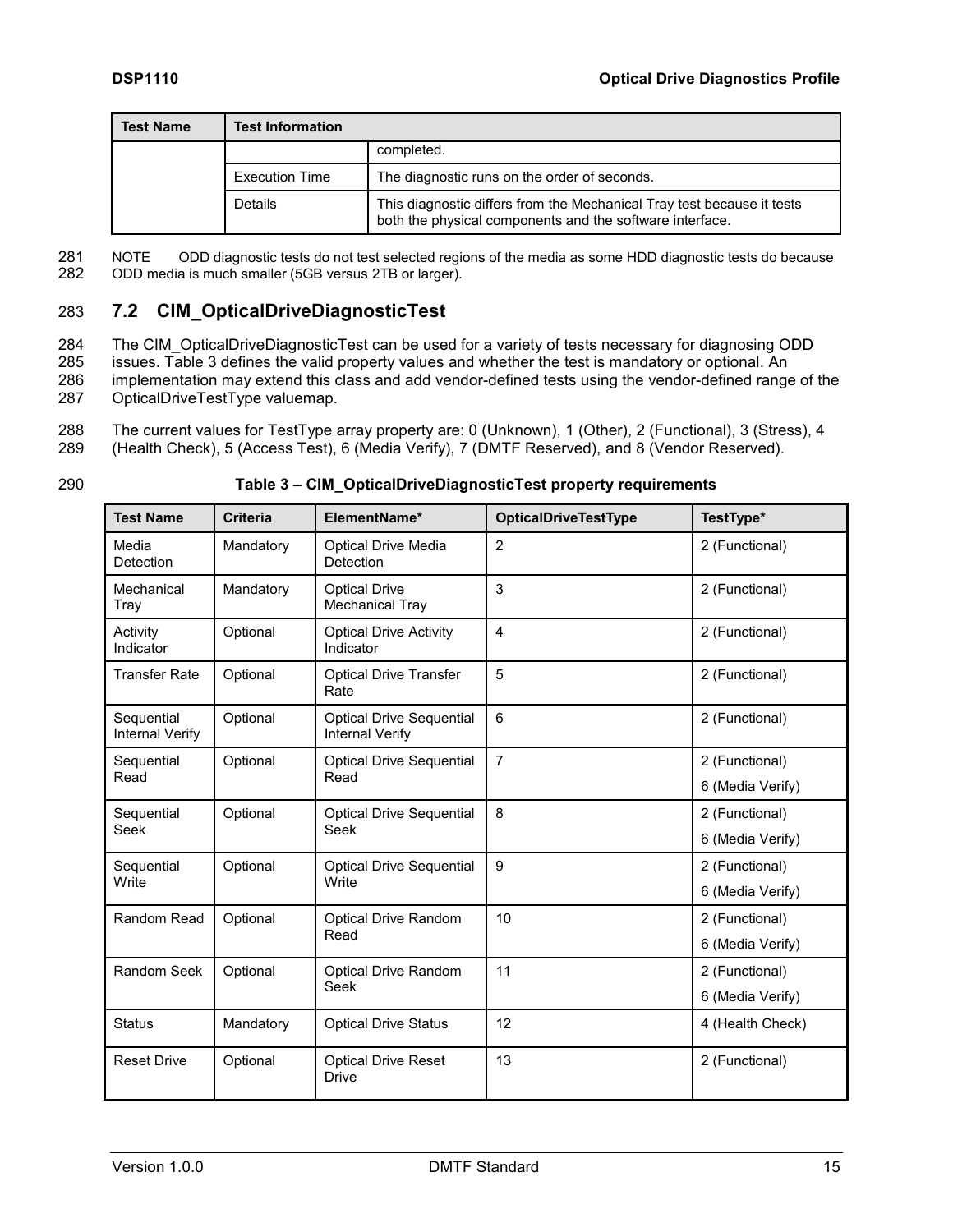| <b>Test Name</b>    | <b>Criteria</b> | ElementName*                             | <b>OpticalDriveTestType</b> | TestType*      |
|---------------------|-----------------|------------------------------------------|-----------------------------|----------------|
| System<br>Interface | Optional        | <b>Optical Drive System</b><br>Interface | 14                          | 2 (Functional) |
| Load/Eiect          | Optional        | <b>Optical Drive Load/Eject</b>          | 15                          | 2 (Functional) |

291 An asterisk (\*) indicates that the property is inherited from the parent class CIM\_DiagnosticTest.

 The current values for the Characteristics array property inherited from the CIM\_DiagnosticTest parent class are: 0 (Unknown), 1 (Other), 2 (Is Exclusive), 3 (Is Interactive), 4 (Is Destructive), 5 ( Is Risky), 6 (Is

Package), 7 (Reserved), 8 (Is Synchronous), 9 (Media Required), and 10 (Additional Hardware

Required). The OtherCharacteristicsDescription property is used to provide additional information about

the nature of the test. The content of the OtherCharacteristicsDescription property is vendor-specific.

 The Characteristics property shall contain the value 4 (Is Destructive) for the Sequential Write test. The property can be NULL for the other tests.

# <span id="page-15-0"></span>**7.3 CIM\_OpticalDriveDiagnosticSettingData**

One or more instances of CIM\_OpticalDriveDiagnosticSettingData may be implemented. They are

 associated to CIM\_OpticalDriveDiagnosticTest using CIM\_ElementSettingData. The vendor-defined default values may be specified and advertised using an instance of

CIM\_OpticalDriveDiagnosticSettingData that is referenced by the instance of CIM\_ElementSettingData

whose value for the IsDefault property is 1 (Is Default).

 A diagnostic test may require parameters to run. Some parameters may affect how the test is run, while other parameters provide the values to be used by the test.

CIM\_DiagnosticSettingData contains properties that affect how a diagnostic test is run (for example,

 LoopControl, QuickMode), how errors are handled (for example, HaltOnError), or how results are logged (for example, LogOptions). CIM\_DiagnosticSettingData is an argument to the

CIM\_DiagnosticTest.RunDiagnosticService( ) extrinsic method. If additional properties are needed that

control the behavior of the diagnostic test, they should be defined in a subclass of

CIM\_DiagnosticSettingData.

The client may use the vendor-defined default CIM\_OpticalDriveDiagnosticSettingData instance as an

argument to the CIM\_OpticalDriveDiagnosticTest.RunDiagnosticService( ) extrinsic method. Alternatively,

the client may create its own instance of CIM\_OpticalDriveDiagnosticSettingData and use it instead.

The CIM\_OpticalDriveDiagnosticSettingData class defines the parameters that may be used by some of

the ODD tests. [Table 4](#page-15-1) lists these test parameters and shows which tests might use them. An

implementation may extend this class and define additional parameters for any other vendor-defined

tests.

**Table 4 – CIM\_OpticalDriveDiagnosticSettingData parameters used by tests**

<span id="page-15-1"></span>

| <b>Test Name</b>              | ElementName*                                | <b>Seed</b> | <b>DataPatterns</b> |
|-------------------------------|---------------------------------------------|-------------|---------------------|
| Media Detection               | <b>Optical Drive Media Detection</b>        |             |                     |
| Mechanical Tray               | <b>Optical Drive Mechanical Tray</b>        |             |                     |
| <b>Activity Indicator</b>     | <b>Optical Drive Activity Indicator</b>     |             |                     |
| <b>Transfer Rate</b>          | <b>Optical Drive Transfer Rate</b>          |             |                     |
| Sequential Internal<br>Verify | Optical Drive Sequential Internal<br>Verify |             |                     |
| Sequential Read               | <b>Optical Drive Sequential Read</b>        |             |                     |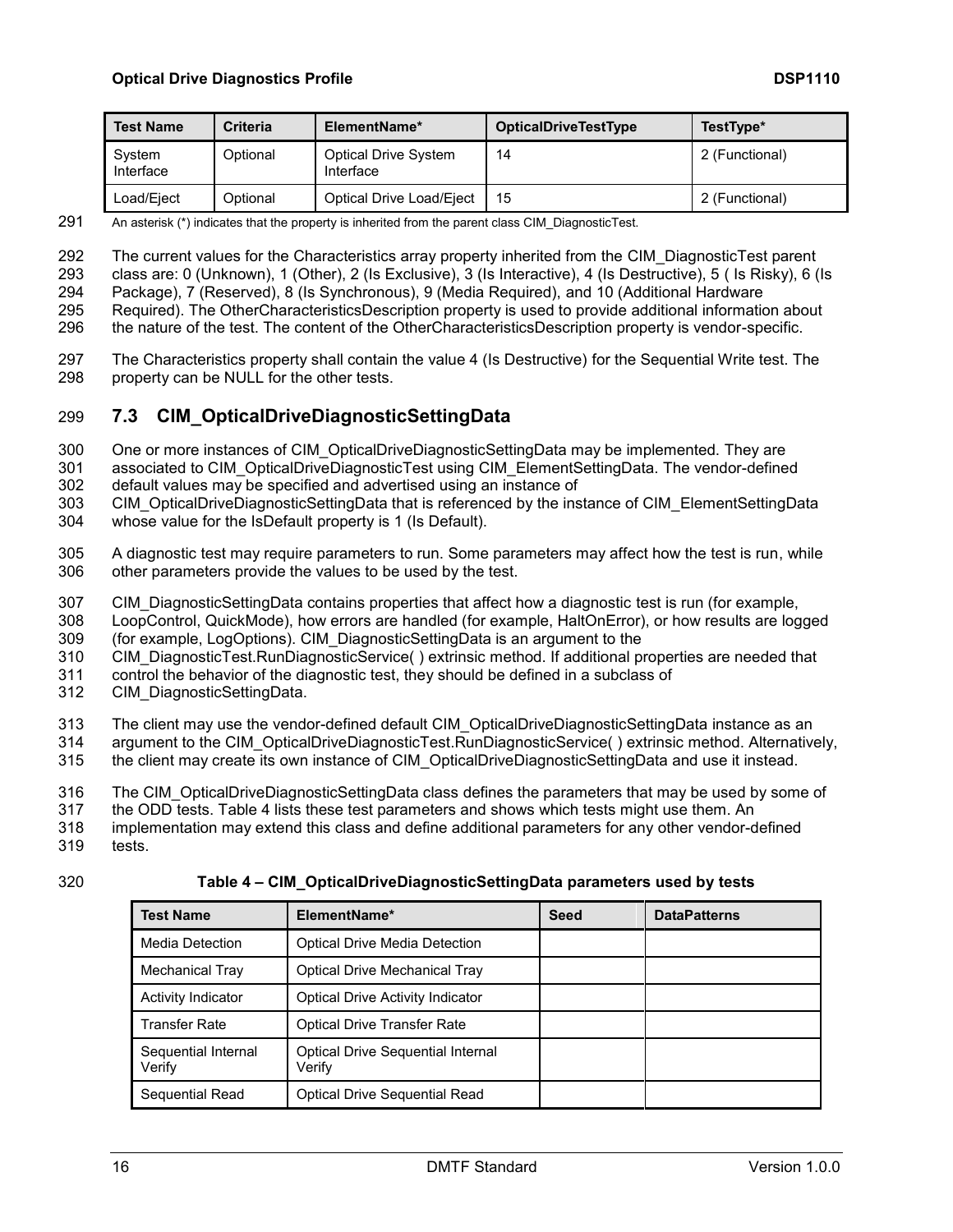| <b>Test Name</b>        | ElementName*                          | <b>Seed</b> | <b>DataPatterns</b> |
|-------------------------|---------------------------------------|-------------|---------------------|
| Sequential Seek         | <b>Optical Drive Sequential Seek</b>  |             |                     |
| <b>Sequential Write</b> | <b>Optical Drive Sequential Write</b> |             | Used                |
| Random Read             | Optical Drive Random Read             | Used        |                     |
| Random Seek             | <b>Optical Drive Random Seek</b>      | Used        |                     |
| Status                  | <b>Optical Drive Status</b>           |             |                     |
| <b>Reset Drive</b>      | <b>Optical Drive Reset Drive</b>      |             |                     |
| System Interface        | Optical Drive System Interface        |             |                     |
| Load/Eject              | Optical Drive Load/Eject              |             |                     |

<span id="page-16-2"></span>321 An asterisk (\*) indicates that the property is inherited from the parent class CIM\_DiagnosticSettingData.

### 322 **7.3.1 CIM\_OpticalDriveDiagnosticSettingData.Seed**

 This property allows one to specify the seed that initiates the random number sequence used by the tests shown in [Table 4.](#page-15-1) In order to replicate the same random number sequence for successive tests, one should use the same seed value. If this property is NULL, then the diagnostic randomly selects its own seed using a vendor-specific algorithm.

# <span id="page-16-3"></span>327 **7.3.2 CIM\_OpticalDriveDiagnosticSettingData.DataPatterns**

328 This array property allows one to specify the data pattern(s) to be written by the tests shown in [Table 4.](#page-15-1) If

329 this property is NULL, then the vendor-specific data patterns are used. A data pattern is a string

330 interpreted as a 16-digit hex value. For example, a data pattern of all ones would be

331 FFFFFFFFFFFFFFFF, while alternating ones and zeros would be 5555555555555555 or

<span id="page-16-0"></span>332 AAAAAAAAAAAAAAAA. The pattern is replicated as needed to fill the specified data size.

# 333 **7.4 CIM\_OpticalDriveDiagnosticServiceCapabilities**

334 The CIM\_OpticalDriveDiagnosticServiceCapabilities class defines the parameters that may be used by 335 some of the ODD tests. [Table 5](#page-16-1) lists these test parameters and shows which tests might use them.

| 336 |  |  | Table 5 - CIM_OpticalDriveDiagnosticServiceCapabilities parameters used by tests |  |
|-----|--|--|----------------------------------------------------------------------------------|--|
|     |  |  |                                                                                  |  |

<span id="page-16-1"></span>

| <b>Test Name</b>              | ElementName*                            | <b>SeedSupported</b> | <b>DataPatternsSupported</b> |
|-------------------------------|-----------------------------------------|----------------------|------------------------------|
| Media Detection               | <b>Optical Disk Media Detection</b>     |                      |                              |
| Mechanical Tray               | <b>Optical Disk Mechanical Tray</b>     |                      |                              |
| <b>Activity Indicator</b>     | <b>Optical Disk Activity Indicator</b>  |                      |                              |
| <b>Transfer Rate</b>          | <b>Optical Disk Transfer Rate</b>       |                      |                              |
| Sequential Internal<br>Verify | Optical Disk Sequential Internal Verify |                      |                              |
| Sequential Read               | Optical Disk Sequential Read            |                      |                              |
| <b>Sequential Seek</b>        | <b>Optical Disk Sequential Seek</b>     |                      |                              |
| <b>Sequential Write</b>       | <b>Optical Disk Sequential Write</b>    |                      | Used                         |
| Random Read                   | Optical Disk Random Read                | Used                 |                              |
| Random Seek                   | Optical Disk Random Seek                | Used                 |                              |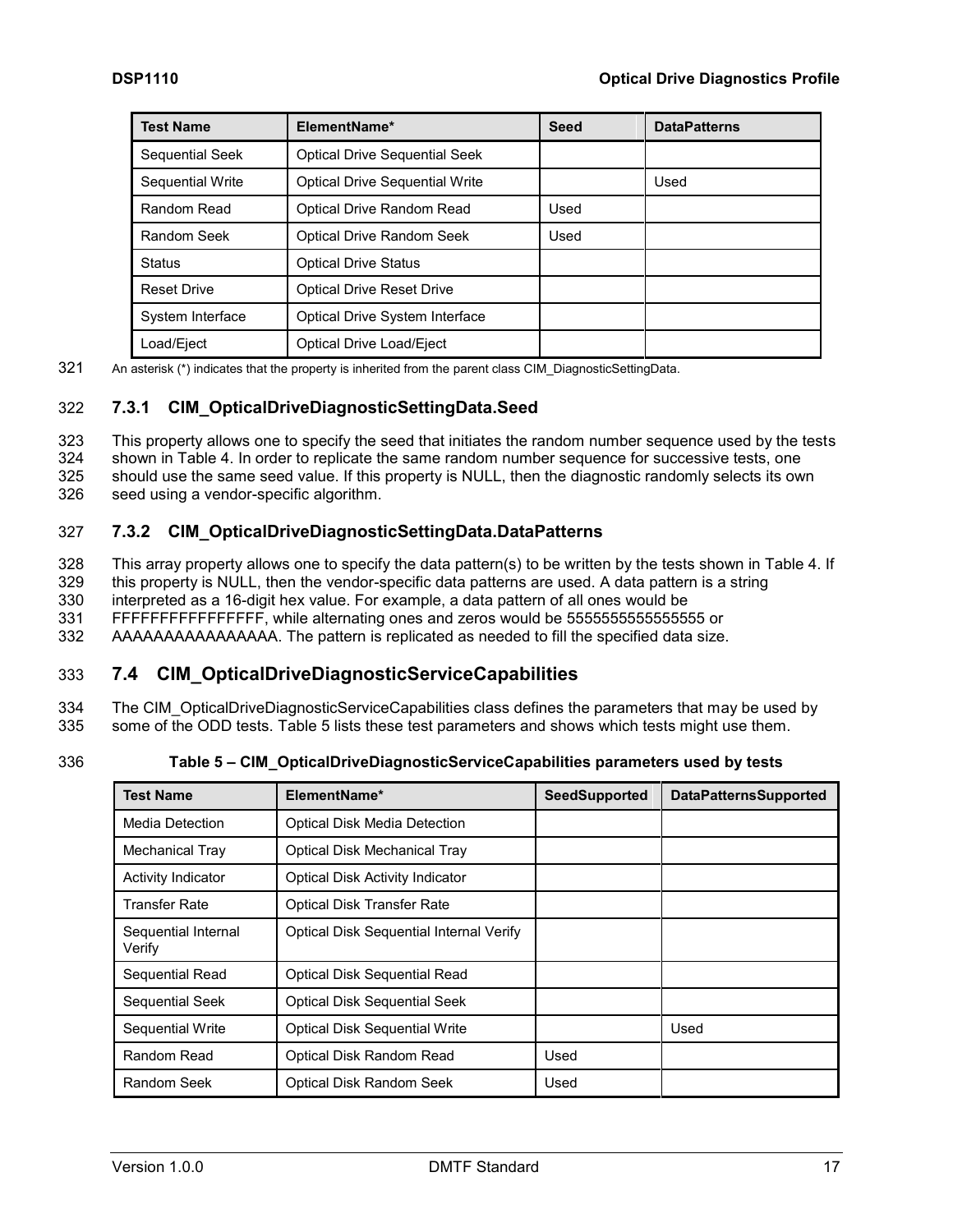| <b>Test Name</b>   | ElementName*                    | <b>SeedSupported</b> | <b>DataPatternsSupported</b> |
|--------------------|---------------------------------|----------------------|------------------------------|
| Test Unit Ready    | Optical Disk Test Unit Ready    |                      |                              |
| <b>Reset Drive</b> | <b>Optical Disk Reset Drive</b> |                      |                              |
| System Interface   | Optical Disk System Interface   |                      |                              |
| Load/Eiect         | Optical Disk Load/Eject         |                      |                              |

337 An asterisk (\*) indicates that the property is inherited from the parent class CIM\_DiagnosticServiceCapabilities.

# <span id="page-17-3"></span>**7.4.1 CIM\_OpticalDriveDiagnosticServiceCapabilities.SeedSupported**

- This property is used by a provider to define whether the client can specify the seed for the tests defined in [Table 5](#page-16-1) that generate a random number sequence for testing.
- If this property is TRUE, then the provider uses the value of
- CIM\_OpticalDriveDiagnosticSettingData.Seed to initiate the random number sequence generation.

# <span id="page-17-4"></span>**7.4.2 CIM\_OpticalDriveDiagnosticServiceCapabilities.DataPatternsSupported**

- This array property is used by a provider for the tests shown in [Table 5](#page-16-1) to specify the list of data patterns supported by the test.
- A data pattern is a string interpreted as a 16-digit hex value. For example, a data pattern of all ones would
- be FFFFFFFFFFFFFFFF, while alternating ones and zeros would be 5555555555555555 or
- <span id="page-17-0"></span>AAAAAAAAAAAAAAAA. The pattern is repeated as necessary to fill the specified data size.

# **8 Methods**

 This clause details the requirements for supporting intrinsic operations and extrinsic methods for the CIM elements defined by this profile.

# <span id="page-17-1"></span>**8.1 CIM\_OpticalDriveDiagnosticTest.RunDiagnosticService( )**

- 353 The RunDiagnosticService() method shall return one of the return code values defined in "Table 2 RunDiagnosticsService( ) Method: Return Code Values‖ of the *[Diagnostics Profile](#page-6-3)*.
- When failures occur during the execution of a diagnostic test, the failure shall be recorded in the instance 356 of CIM\_DiagnosticServiceRecord associated with the test. The reason for the failure shall be recorded in
- CIM\_DiagnosticServiceRecord.ErrorCode[ ], and the corresponding
- CIM\_DiagnosticServiceRecord.ErrorCount[ ] shall be incremented. Other occurrences of the same failure
- during the same test shall not create additional entries in CIM\_DiagnosticServiceRecord.ErrorCode[ ], but
- <span id="page-17-2"></span>shall cause the corresponding CIM\_DiagnosticServiceRecord.ErrorCount[ ] to be incremented.

# **8.2 Profile conventions for operations**

 Support for operations for each profile class (including associations) shall be as mandated in the *[Diagnostics Profile](#page-6-3)*, subclauses 8.5 through 8.29.

### **8.2.1 CIM\_OpticalDriveDiagnosticTest**

All operations are supported as for CIM\_DiagnosticTest in the *[Diagnostics Profile](#page-6-3)*.

### **8.2.2 CIM\_OpticalDriveDiagnosticSettingData**

All operations are supported as for CIM\_DiagnosticSettingData in the *[Diagnostics Profile](#page-6-3)*.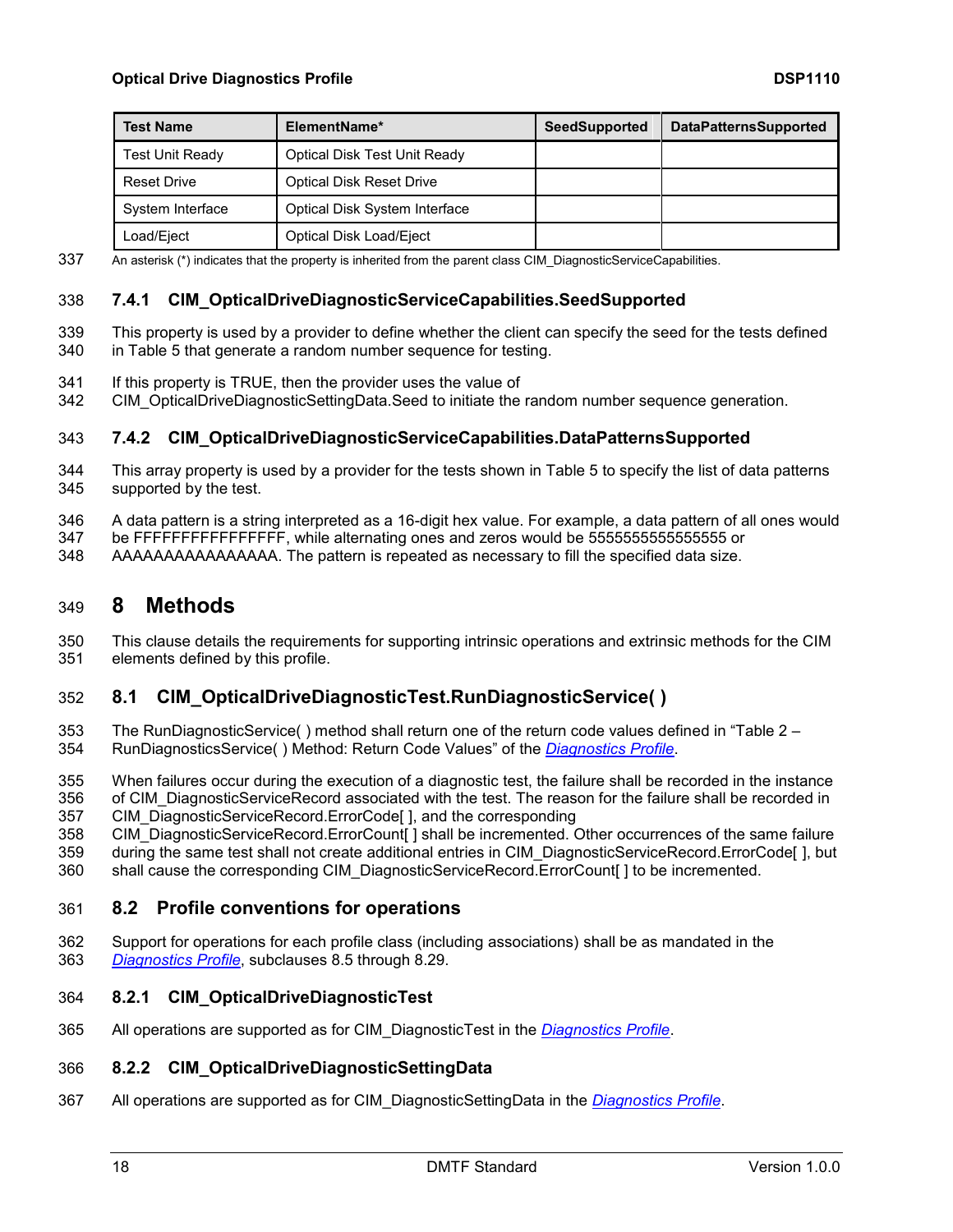# 368 **8.2.3 CIM\_OpticalDriveDiagnosticServiceCapabilities**

<span id="page-18-0"></span>369 All operations are supported as for CIM\_DiagnosticServiceCapabilities in the *[Diagnostics Profile](#page-6-3)*.

# 370 **9 Use cases**

- 371 This clause contains use cases for the *Optical Drive Diagnostics Profile*.
- 372 How to discover, configure and run the individual diagnostic tests is detailed in the *[Diagnostics Profile](#page-6-3)*.
- 373 This clause focuses on how to use the Optical Drive diagnostic tests to diagnose common memory 374 issues.

# <span id="page-18-1"></span>375 **9.1 Use case summary**

- 376 [Table 6](#page-18-3) summarizes the use cases that are described in this section. The use cases are categorized and 377 named, and references are provided to the subclause that describes the use case.
- 378 NOTE Although use case names follow the convention for naming classes, properties, and methods in the 379 schema. this naming was done for readability only and does not imply any functionality attached to the name. schema, this naming was done for readability only and does not imply any functionality attached to the name.
- 380 The CIM\_ prefix has been omitted from the class names in the use cases for readability.
- 

381 **Table 6 – Optical Disk Diagnostics Profile use cases**

<span id="page-18-3"></span>

| Category                             | Tests                                                                                             | <b>Description</b>                                                                                                                         |
|--------------------------------------|---------------------------------------------------------------------------------------------------|--------------------------------------------------------------------------------------------------------------------------------------------|
| <b>Quick Functional Verification</b> | Sequential Internal Verify, Status,<br>Reset Drive, System Interface                              | The tests provide quick verification that<br>the device is operating properly with no<br>to minimal user interaction required.<br>See 9.2. |
| Data Operation Verification          | Transfer Rate, Sequential Read,<br>Sequential Seek, Sequential Write,<br>Random Read, Random Seek | The tests verify that the device can<br>properly perform all I/O operations. See<br>9.3.                                                   |
| Non-Data Operation Verification      | Media Detection, Mechanical Tray,<br>Activity Indicator, Load/Eject                               | The tests verify that the device can<br>properly perform mechanical operations.<br>See 9.4.                                                |

382 Before performing the use cases in this profile, it is assumed that a client has already utilized the use 383 case methodology defined in the *[Diagnostics Profile](#page-6-3)* to discover the following instances:

- 384 ManagedSystemElement (that is, the optical disk drive instance(s) to be tested)
- 385 OpticalDriveDiagnosticTest instance(s) to be used by this profile
- 386 OpticalDriveDiagnosticSettingData instance(s) to be used by this profile that will be passed to the 387 OpticalDriveDiagnosticTest.RunDiagnosticService( ) extrinsic method

# <span id="page-18-2"></span>388 **9.2 Quick functional verification**

- 389 To quickly verify that the optical drive is operating at a minimal functional level on a running system, a 390 client performs the following steps:
- 391 1) Select the ManagedSystemElement instance to be tested.
- 392 2) Initialize the property values of OpticalDriveDiagnosticSettingData as desired (for example, 393 HaltOnError, LogOptions, etc.).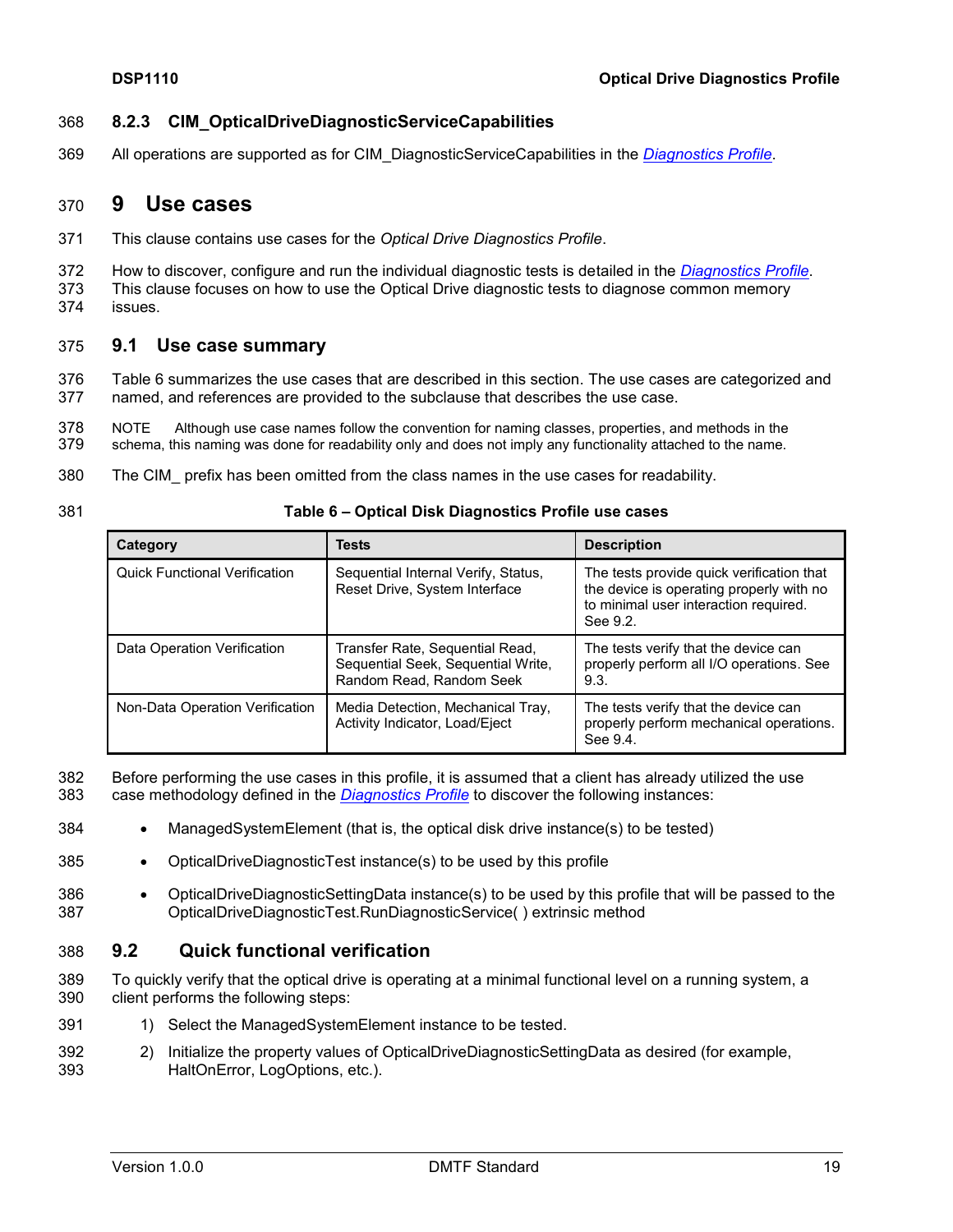### **Optical Drive Diagnostics Profile DSP1110**

- 3) Initialize the OpticalDriveDiagnosticTest instance to select the test to run as defined in [Table 6,](#page-18-3) for example, OpticalDriveTestType = 2 (Status).
- 4) Invoke the OpticalDriveDiagnosticTest.RunDiagnosticService( ) extrinsic method using the instances from steps 1 and 2 as arguments.
- <span id="page-19-0"></span>5) Repeat steps 2, 3, and 4 for running other tests defined in [Table 6.](#page-18-3)

# **9.3 Data operation verification**

- The use case in this clause describes how the client can use the diagnostic tests to verify that the Optical Drives can properly perform all data transfer operations.
- To more completely verify the proper operation of a disk on a running system, a client performs the following steps:
- 1) Select the ManagedSystemElement instance to be tested.
- 2) Initialize the property values of DiagnosticSettingData as desired (for example, HaltOnError, LogOptions, etc.).
- 3) Initialize the OpticalDiskDriveDiagnosticTest instance to select the test to run as defined in [Table](#page-18-3)  [6,](#page-18-3)for example, OpticalDiskDriveTestType = 5 (Transfer Rate).
- 4) Invoke the OpticalDiskDriveDiagnosticTest.RunDiagnosticService( ) extrinsic method using the instances from steps 1 and 2 as arguments.
- <span id="page-19-1"></span>5) Repeat steps 2, 3, and 4 for running other tests in [Table 6.](#page-18-3)

# **9.4 Mechanical operation verification**

- The use case in this clause describes how the client can use the diagnostic tests to verify that the Optical Drives can properly perform all mechanical operations.
- To more completely verify the proper operation of a disk on a running system, a client performs the following steps:
- 1) Select the ManagedSystemElement instance to be tested.
- 2) Initialize the property values of DiagnosticSettingData as desired (for example, HaltOnError, LogOptions, etc.).
- 3) Initialize the OpticalDiskDriveDiagnosticTest instance to select the test to run, for example, OpticalDiskDriveTestType = 1 (Media Detection).
- 4) Invoke the OpticalDiskDriveDiagnosticTest.RunDiagnosticService( ) extrinsic method using the instances from steps 1 and 2 as arguments.
- 5) Repeat steps 2, 3, and 4 for running other tests defined in [Table 6.](#page-18-3)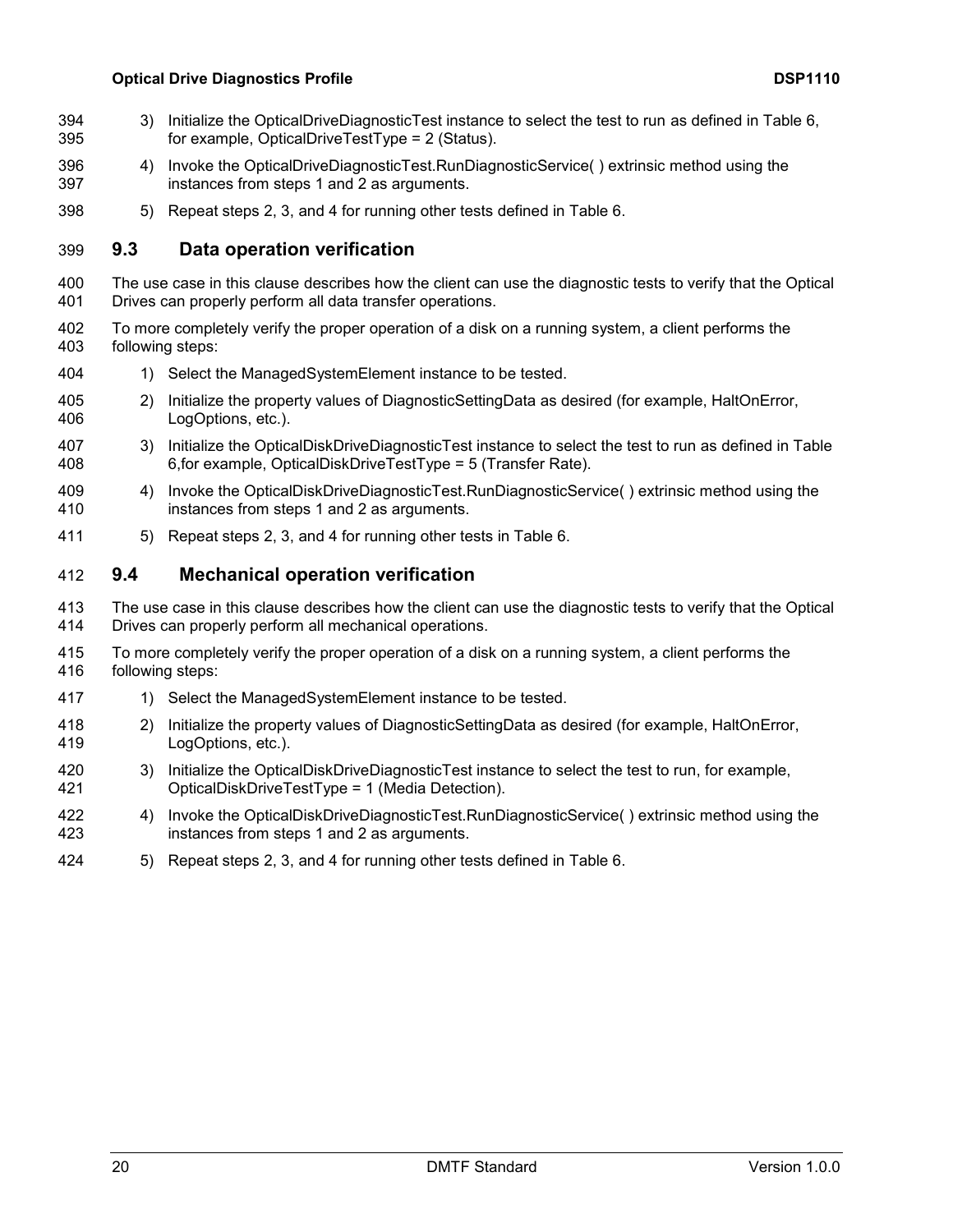# 425 **10 CIM elements**

<span id="page-20-0"></span>426 [Table 7](#page-20-2) shows the instances of CIM elements for this profile. Instances of the CIM elements shall be 427 implemented as described in [Table 7.](#page-20-2) Clause [7](#page-11-0) ("Implementation") and Clause [8](#page-17-0) ("Methods") may impose

428 additional requirements on these elements.

<span id="page-20-2"></span>

| <b>Element Name</b>                            | <b>Requirement</b> | <b>Description</b> |
|------------------------------------------------|--------------------|--------------------|
| <b>Classes</b>                                 |                    |                    |
| CIM OpticalDriveDiagnosticTest                 | Mandatory          | See 10.1.          |
| CIM OpticalDriveDiagnosticSettingData          | Optional           | See 10.2.          |
| CIM OpticalDriveDiagnosticServiceCapabilities  | Optional           | See 10.3.          |
| CIM RegisteredProfile                          | Mandatory          | See 10.4.          |
| CIM AffectedJobElement                         | Optional           | See 10.5.          |
| CIM_AvailableDiagnosticService                 | Mandatory          | See 10.6.          |
| CIM ElementCapabilities                        | Optional           | See 10.7.          |
| CIM ElementSettingData (DiagnosticSettingData) | Optional           | See 10.8.          |
| CIM ElementSettingData (JobSettingData)        | Optional           | See 10.9.          |
| CIM ElementSoftwareIdentity                    | Mandatory          | See 10.10.         |
| CIM HostedService                              | Mandatory          | See 10.11.         |
| CIM OwningJobElement                           | Mandatory          | See 10.12.         |
| CIM RecordAppliesToElement                     | Optional           | See 10.13.         |
| CIM ServiceAffectsElement                      | Mandatory          | See 10.14.         |
| CIM ServiceAvailableToElement                  | Optional           | See 10.15.         |
| CIM ServiceComponent                           | Optional           | See 10.16.         |
| CIM UseOfLog                                   | Mandatory          | See 10.17.         |
| <b>Indications</b>                             |                    |                    |
| None defined in this profile                   |                    |                    |

| 429 | Table 7 - CIM Elements: Optical Drive Diagnostics Profile |
|-----|-----------------------------------------------------------|
|-----|-----------------------------------------------------------|

# <span id="page-20-1"></span>430 **10.1 CIM\_OpticalDriveDiagnosticTest**

431 CIM\_OpticalDriveDiagnosticTest is used to represent the Diagnostic Testing for an ODD. This class<br>432 specializes CIM DiagnosticTest as defined in the *Diagnostics Profile*. The constraints listed in Table specializes CIM\_DiagnosticTest as defined in the *[Diagnostics Profile](#page-6-3)*. The constraints listed in [Table 8](#page-21-3) are 433 in addition to those specified in the *[Diagnostics Profile](#page-6-3)*. See the *[Diagnostics Profile](#page-6-3)* for other mandatory

434 elements that must be implemented.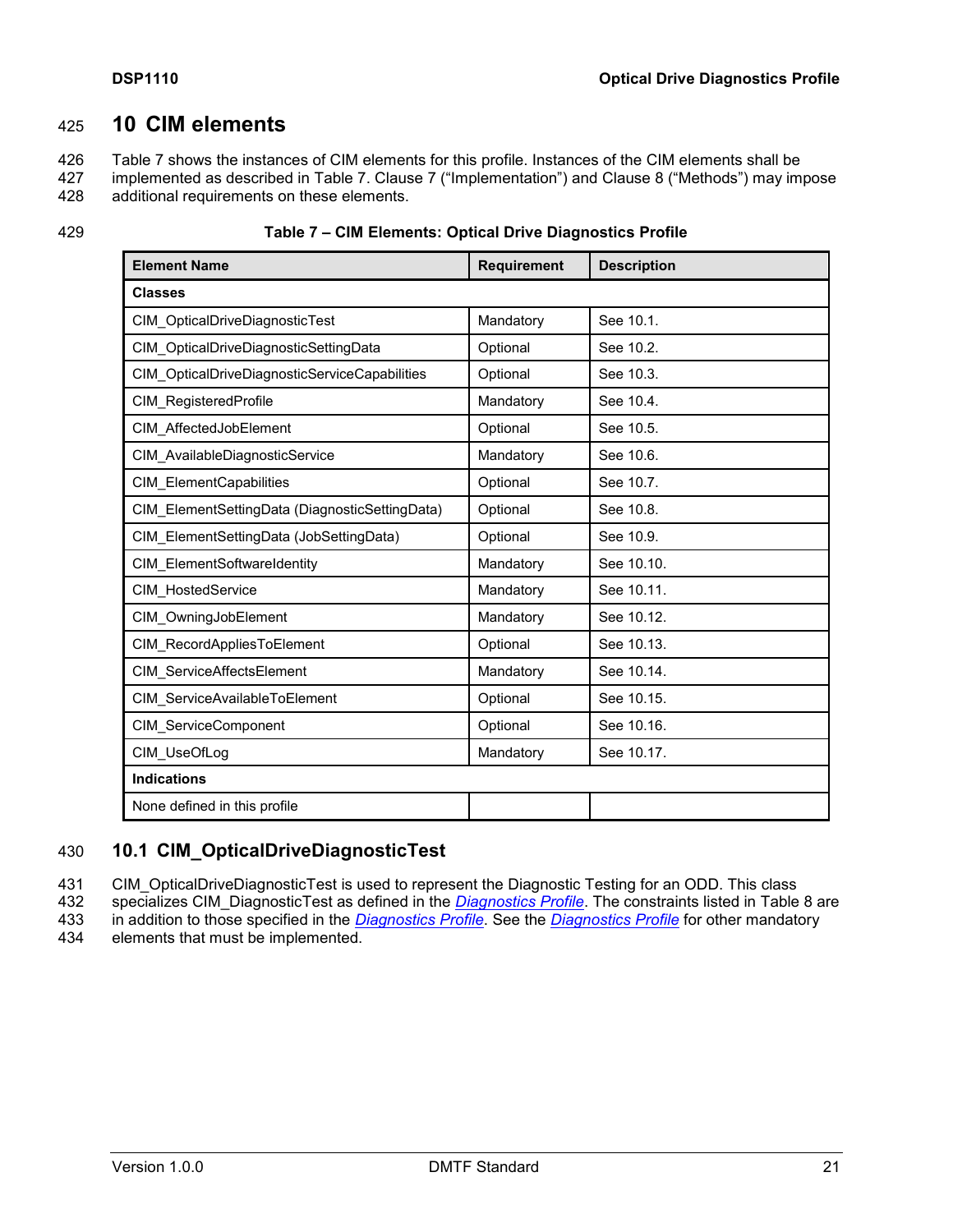# 435 **Table 8 – Class: CIM\_OpticalDriveDiagnosticTest**

<span id="page-21-3"></span>

| <b>Properties</b>                    | <b>Requirement</b> | <b>Notes</b>                                                                       |
|--------------------------------------|--------------------|------------------------------------------------------------------------------------|
| ElementName                          | Mandatory          | See 7.2.                                                                           |
| Characteristics                      | Mandatory          | See 7.2.                                                                           |
| OtherCharacteristicsDescriptions     | Conditional        | If Characteristics includes the value of 1<br>(Other), this property is Mandatory. |
| <b>OpticalDriveTestType</b>          | Mandatory          | See 7.2.                                                                           |
| OtherOpticalDriveTestTypeDescription | Conditional        | If OpticalDriveTestType has a value of 1<br>(Other), this property is Mandatory.   |
| TestType                             | Optional           | See 7.2.                                                                           |

# <span id="page-21-0"></span>436 **10.2 CIM\_OpticalDriveDiagnosticSettingData**

437 CIM\_OpticalDriveDiagnosticSettingData is used to pass in test parameters and to specify other test

438 control parameters. This class specializes CIM\_DiagnosticSettingData as defined in the *[Diagnostics](#page-6-3)* 

439 *[Profile](#page-6-3)*. The constraints listed in [Table 9](#page-21-4) are in addition to those specified in the *[Diagnostics Profile](#page-6-3)*. See

440 the *[Diagnostics Profile](#page-6-3)* for other mandatory elements that must be implemented.

### 441 **Table 9 – Class: CIM\_OpticalDriveDiagnosticSettingData**

<span id="page-21-4"></span>

| <b>Elements</b>     | <b>Requirement</b> | <b>Notes</b> |
|---------------------|--------------------|--------------|
| ElementName         | Mandatory          | See 7.3.     |
| Seed                | Optional           | See 7.3.1.   |
| <b>DataPatterns</b> | Optional           | See 7.3.2.   |

# <span id="page-21-1"></span>442 **10.3 CIM\_OpticalDriveDiagnosticServiceCapabilities**

443 CIM\_OpticalDriveDiagnosticServiceCapabilities is used to provide information on the capabilities for the 444 System Memory Diagnostic Service. This class specializes CIM\_DiagnosticServiceCapabilities as defined<br>445 in the *Diagnostics Profile*. The constraints listed in Table 10 are in addition to those specified in the 445 in the *[Diagnostics Profile](#page-6-3)*. The constraints listed in [Table 10](#page-21-5) are in addition to those specified in the

446 *[Diagnostics Profile](#page-6-3)*. See the *[Diagnostics Profile](#page-6-3)* for other mandatory elements that must be implemented.

| 447 | Table 10 - Class: CIM_OpticalDriveDiagnosticServiceCapabilities |
|-----|-----------------------------------------------------------------|
|-----|-----------------------------------------------------------------|

<span id="page-21-5"></span>

| <b>Elements</b>      | <b>Requirement</b> | <b>Notes</b> |
|----------------------|--------------------|--------------|
| ElementName          | Mandatory          | See 7.4.     |
| SeedSupported        | Optional           | See 7.4.1.   |
| DataPatternsSuppoted | Optional           | See 7.4.2.   |

# <span id="page-21-2"></span>448 **10.4 CIM\_RegisteredProfile**

- 449 The CIM\_RegisteredProfile class is defined by the *[Profile Registration Profile](#page-6-9)*. The requirements denoted
- 450 in [Table 11](#page-22-3) are in addition to those mandated by the *[Profile Registration Profile](#page-6-9)*. See the *[Profile](#page-6-9)*
- 451 *[Registration Profile](#page-6-9)* for the other mandatory elements that must be implemented.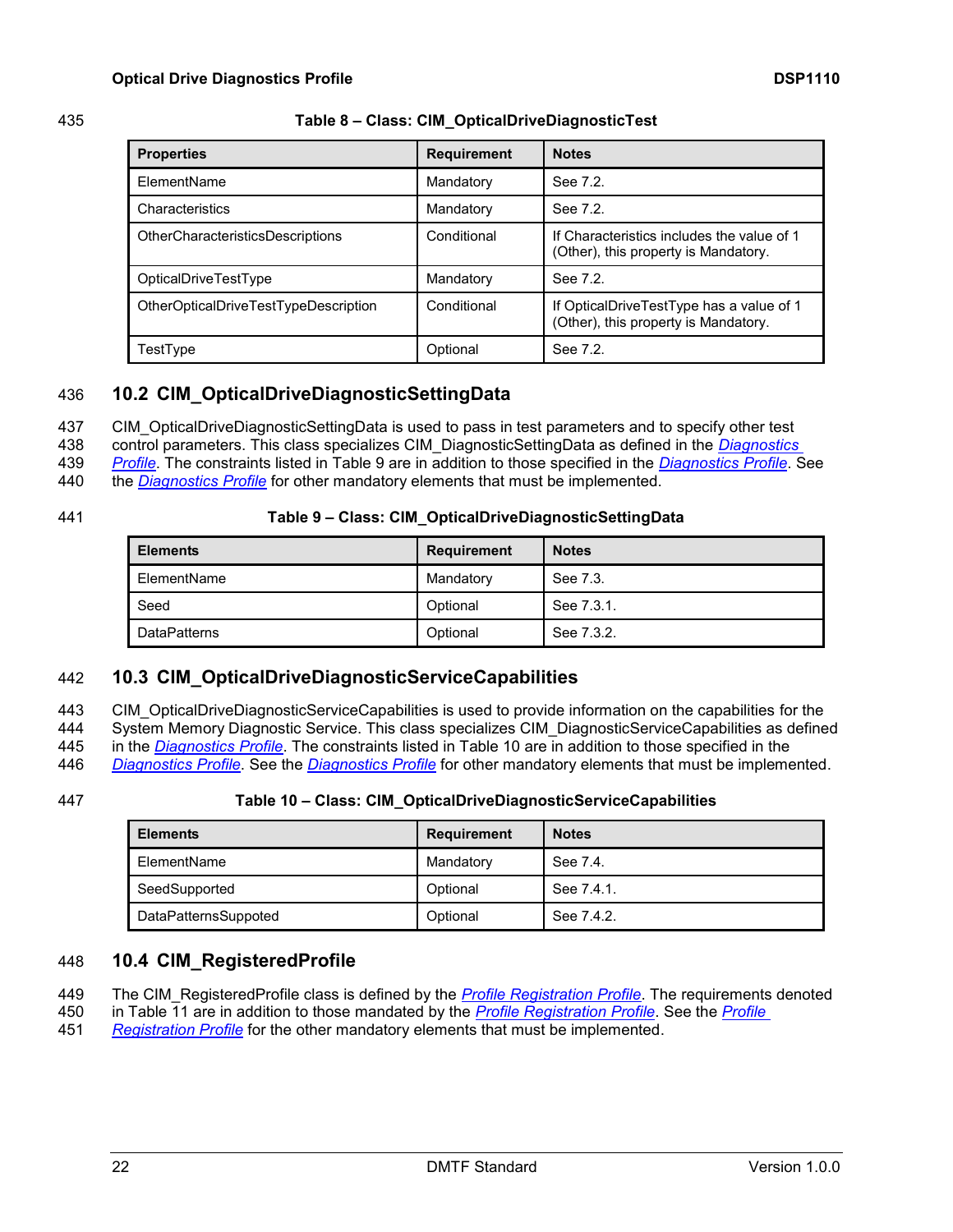### 452 **Table 11 – Class: CIM\_RegisteredProfile**

<span id="page-22-3"></span>

| <b>Elements</b>        | <b>Requirement</b> | <b>Notes</b>                                                       |
|------------------------|--------------------|--------------------------------------------------------------------|
| RegisteredName         | Mandatory          | The value of this property shall be<br>"Optical Disk Diagnostics". |
| RegisteredVersion      | Mandatory          | The value of this property shall be "1.0.0".                       |
| RegisteredOrganization | Mandatory          | The value of this property shall be 2<br>(DMTF).                   |

# <span id="page-22-0"></span>453 **10.5 CIM\_AffectedJobElement**

454 Although defined in the *[Diagnostics Profile](#page-6-3)*, the CIM\_AffectedJobElement class is listed here because the 455 AffectedElement reference is scoped down to a subclass of CIM\_ManagedElement as specified in clause 456 [5.](#page-8-0) The constraints listed in [Table 12](#page-22-4) are in addition to those specified in the *[Diagnostics Profile](#page-6-3)*. See the

457 *[Diagnostics Profile](#page-6-3)* for other mandatory properties of CIM\_AffectedJobElement that must be

458 implemented.

### 459 **Table 12 – Class: CIM\_AffectedJobElement**

<span id="page-22-4"></span>

| <b>Properties</b>            | <b>Requirement</b> | <b>Notes</b>                                                                                                     |
|------------------------------|--------------------|------------------------------------------------------------------------------------------------------------------|
| AffectedElement (overridden) | Mandatory          | The property shall be a reference to an instance<br>of the CIM ManagedElement subclass specified<br>in clause 5. |
| AffectingElement             | Mandatory          | The property shall be a reference to an instance<br>of CIM ConcreteJob.                                          |

# <span id="page-22-1"></span>460 **10.6 CIM\_AvailableDiagnosticService**

 Although defined in the *[Diagnostics Profile](#page-6-3)*, the CIM\_AvailableDiagnosticService class is listed here because the ServiceProvided reference is scoped down to CIM\_OpticalDriveDiagnosticTest, which is a subclass of CIM\_DiagnosticTest, and the UserOfService reference is scoped down to a subclass of CIM\_ManagedElement as specified in clause [5.](#page-8-0) The constraints listed in [Table 13](#page-22-5) are in addition to those specified in the *[Diagnostics Profile](#page-6-3)*. See the *[Diagnostics Profile](#page-6-3)* for other mandatory properties of 466 CIM AvailableDiagnosticService that must be implemented.

### 467 **Table 13 – Class: CIM\_AvailableDiagnosticService**

<span id="page-22-5"></span>

| <b>Properties</b>            | <b>Requirement</b> | <b>Notes</b>                                                                                                     |
|------------------------------|--------------------|------------------------------------------------------------------------------------------------------------------|
| ServiceProvided (overridden) | Mandatory          | The property shall be a reference to an instance<br>of CIM OpticalDriveDiagnosticTest.                           |
| UserOfService (overridden)   | Mandatory          | The property shall be a reference to an instance<br>of the CIM ManagedElement subclass specified<br>in clause 5. |

# <span id="page-22-2"></span>468 **10.7 CIM\_ElementCapabilities**

469 Although defined in the *[Diagnostics Profile](#page-6-3)*, the CIM\_ElementCapabilities class is listed here because the

470 ManagedElement reference is scoped down to CIM OpticalDriveDiagnosticTest, which is a subclass of

471 CIM DiagnosticTest, and the Capabilities reference is scoped down to

472 CIM\_OpticalDriveDiagnosticServiceCapabilities, which is a subclass of

473 CIM DiagnosticServiceCapabilities. The constraints listed in [Table 14](#page-23-2) are in addition to those specified in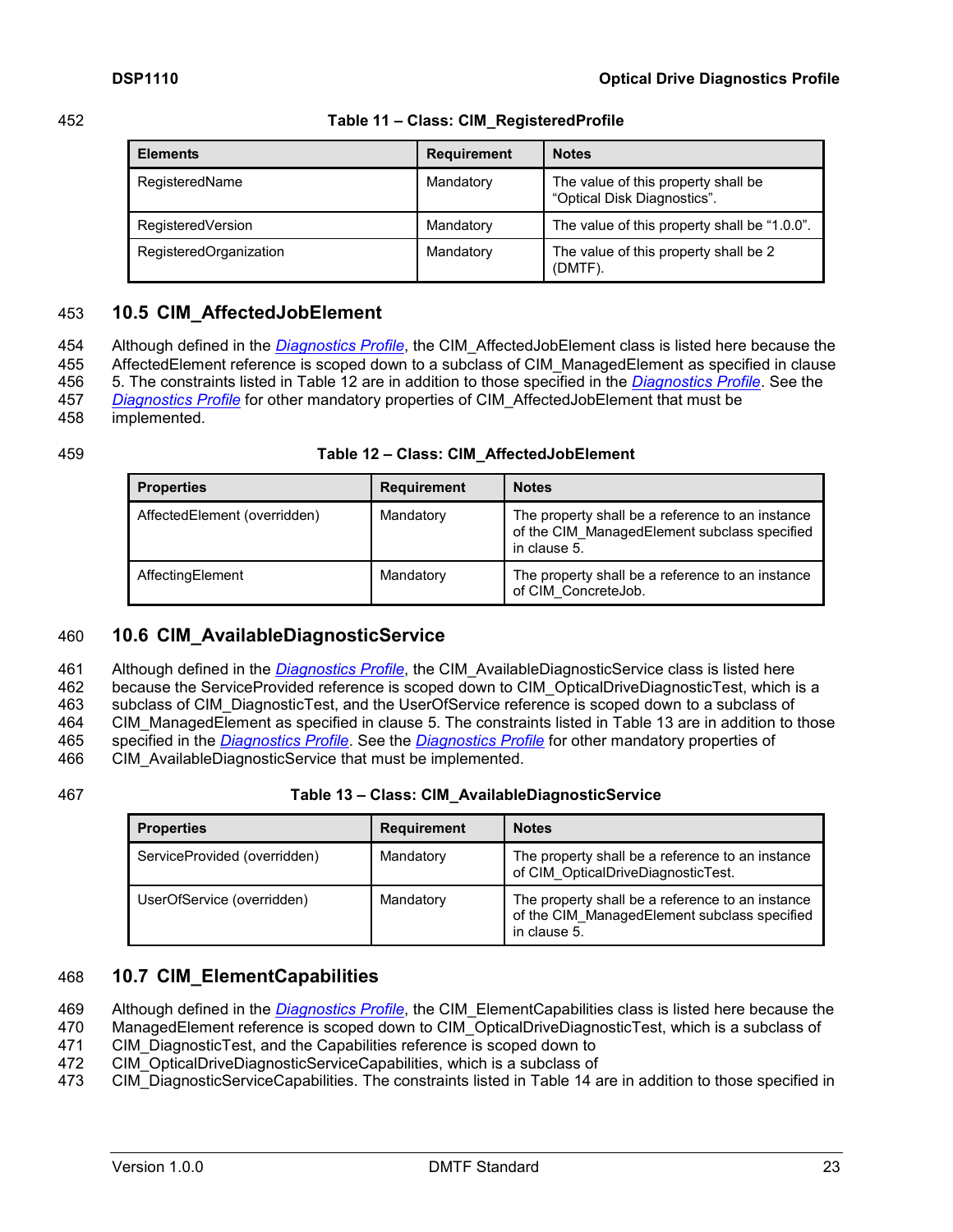- 474 the *[Diagnostics Profile](#page-6-3)*. See the *[Diagnostics Profile](#page-6-3)* for other mandatory properties of
- 475 CIM ElementCapabilities that must be implemented.

### 476 **Table 14 – Class: CIM\_ElementCapabilities**

<span id="page-23-2"></span>

| <b>Properties</b>           | <b>Requirement</b> | <b>Notes</b>                                                                                          |
|-----------------------------|--------------------|-------------------------------------------------------------------------------------------------------|
| ManagedElement (overridden) | Mandatory          | The property shall be a reference to an instance of<br>CIM OpticalDriveDiagnosticTest.                |
| Capabilities (overridden)   | Mandatory          | The property shall be a reference to an instance of<br>CIM OpticalDriveDiagnosticServiceCapabilities. |

# <span id="page-23-0"></span>477 **10.8 CIM\_ElementSettingData (DiagnosticSettingData)**

- 478 Although defined in the *[Diagnostics Profile](#page-6-3)*, the CIM\_ElementSettingData class is listed here because the
- 479 ManagedElement reference is scoped down to CIM OpticalDriveDiagnosticTest, which is a subclass of 480 CIM\_DiagnosticTest, and the SettingData reference is scoped down to

481 CIM\_OpticalDriveDiagnosticSettingData, which is a subclass of CIM\_DiagnosticSettingData. The

- 
- 482 constraints listed in [Table 15](#page-23-3) are in addition to those specified in the *[Diagnostics Profile](#page-6-3)*. See the
- 483 *[Diagnostics Profile](#page-6-3)* for other mandatory properties of CIM\_ElementSettingData that must be implemented.
- 

### 484 **Table 15 – Class: CIM\_ElementSettingData (DiagnosticSettingData)**

<span id="page-23-3"></span>

| <b>Properties</b>           | <b>Requirement</b> | <b>Notes</b>                                                                                                                          |
|-----------------------------|--------------------|---------------------------------------------------------------------------------------------------------------------------------------|
| ManagedElement (overridden) | Mandatory          | The property shall be a reference to an instance<br>of CIM OpticalDriveDiagnosticTest.                                                |
| SettingData (overridden)    | Mandatory          | The property shall be a reference to an instance<br>of CIM OpticalDriveDiagnosticSettingData.                                         |
| <b>IsDefault</b>            | Mandatory          | If the instance of<br>CIM OpticalDriveDiagnosticSettingData is the<br>default setting, this property shall have the value<br>of TRUE. |

# <span id="page-23-1"></span>485 **10.9 CIM\_ElementSettingData (JobSettingData)**

486 Although defined in the *[Diagnostics Profile](#page-6-3)*, the CIM\_ElementSettingData class is listed here because the

487 Dependent reference is scoped down to CIM\_OpticalDriveDiagnosticTest, which is a subclass of

488 CIM DiagnosticTest, and the SettingData reference is scoped down to CIM JobSettingData, which is a

489 subclass of CIM\_SettingData. The constraints listed in [Table 16](#page-23-4) are in addition to those specified in the

490 *[Diagnostics Profile](#page-6-3)*. See the *[Diagnostics Profile](#page-6-3)* for other mandatory properties of

491 CIM ElementSettingData that must be implemented.

### 492 **Table 16 – Class: CIM\_ElementSettingData (JobSettingData)**

<span id="page-23-4"></span>

| <b>Properties</b>           | <b>Requirement</b> | <b>Notes</b>                                                                                                    |
|-----------------------------|--------------------|-----------------------------------------------------------------------------------------------------------------|
| ManagedElement (overridden) | Mandatory          | The property shall be a reference to an instance<br>of CIM_OpticalDriveDiagnosticTest.                          |
| SettingData (overridden)    | Mandatory          | The property shall be a reference to an instance<br>of CIM JobSettingData.                                      |
| <b>IsDefault</b>            | Mandatory          | If the instance of CIM_JobSettingData is the<br>default setting, this property shall have the value<br>of TRUE. |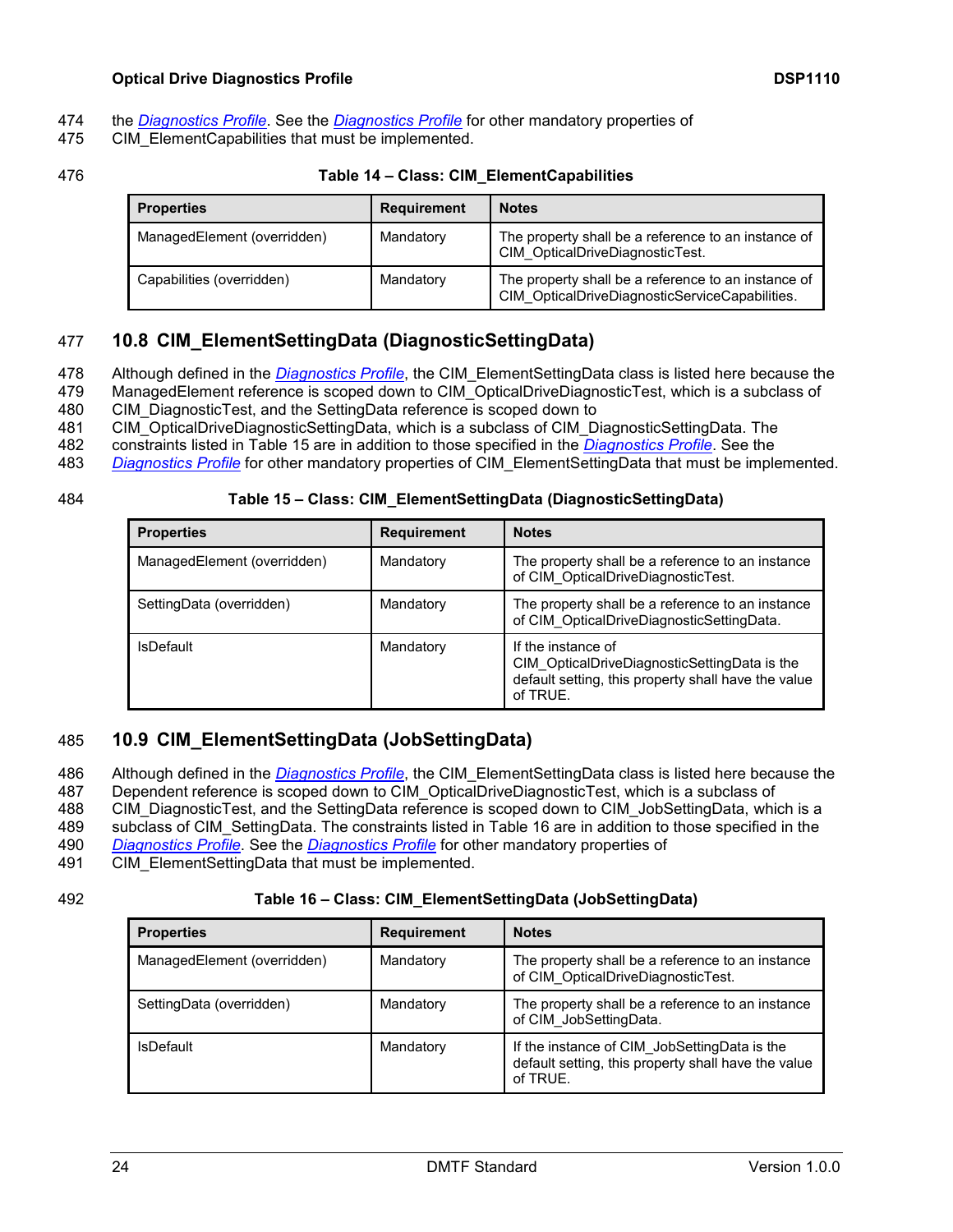# <span id="page-24-0"></span>493 **10.10 CIM\_ElementSoftwareIdentity**

494 Although defined in the *[Diagnostics Profile](#page-6-3)*, the CIM\_ElementSoftwareIdentity class is listed here because

495 the Dependent reference is scoped down to CIM\_OpticalDriveDiagnosticTest, which is a subclass of

496 CIM DiagnosticTest. The constraints listed in [Table 17](#page-24-4) are in addition to those specified in the

497 *[Diagnostics Profile](#page-6-3)*. See the *[Diagnostics Profile](#page-6-3)* for other mandatory properties of

498 CIM ElementSoftwareIdentity that must be implemented.

499 **Table 17 – Class: CIM\_ElementSoftwareIdentity**

<span id="page-24-4"></span>

| <b>Properties</b>      | <b>Requirement</b> | <b>Notes</b>                                                                           |
|------------------------|--------------------|----------------------------------------------------------------------------------------|
| Antecedent             | Mandatory          | The property shall be a reference to an instance<br>of CIM SoftwareIdentity.           |
| Dependent (overridden) | Mandatory          | The property shall be a reference to an instance<br>of CIM OpticalDriveDiagnosticTest. |

# <span id="page-24-1"></span>500 **10.11 CIM\_HostedService**

501 Although defined in the *[Diagnostics Profile](#page-6-3)*, the CIM\_HostedService class is listed here because the

502 Dependent reference is scoped down to CIM\_OpticalDriveDiagnosticTest, which is a subclass of

503 CIM\_DiagnosticTest. The constraints listed in [Table 18](#page-24-5) are in addition to those specified in the

504 *[Diagnostics Profile](#page-6-3)*. See the *[Diagnostics Profile](#page-6-3)* for other mandatory properties of CIM\_HostedService that

505 must be implemented.

### 506 **Table 18 – Class: CIM\_HostedService**

<span id="page-24-5"></span>

| <b>Properties</b>      | <b>Requirement</b> | <b>Notes</b>                                                                           |
|------------------------|--------------------|----------------------------------------------------------------------------------------|
| Antecedent             | Mandatory          | The property shall be a reference to an instance<br>of CIM ComputerSystem.             |
| Dependent (overridden) | Mandatory          | The property shall be a reference to an instance<br>of CIM OpticalDriveDiagnosticTest. |

# <span id="page-24-2"></span>507 **10.12 CIM\_OwningJobElement**

508 Although defined in the *[Diagnostics Profile](#page-6-3)*, the CIM\_OwningJobElement class is listed here because the

509 OwningElement reference is scoped down to CIM\_OpticalDriveDiagnosticTest, which is a subclass of

510 CIM DiagnosticTest. The constraints listed in [Table 19](#page-24-6) are in addition to those specified in the

511 *[Diagnostics Profile](#page-6-3)*. See the *[Diagnostics Profile](#page-6-3)* for other mandatory properties of

512 CIM OwningJobElement that must be implemented.

### 513 **Table 19 – Class: CIM\_OwningJobElement**

<span id="page-24-6"></span>

| <b>Properties</b>          | <b>Requirement</b> | <b>Notes</b>                                                                           |
|----------------------------|--------------------|----------------------------------------------------------------------------------------|
| OwningElement (overridden) | Mandatory          | The property shall be a reference to an instance<br>of CIM OpticalDriveDiagnosticTest. |
| OwnedElement               | Mandatory          | The property shall be a reference to an instance<br>of CIM ConcreteJob.                |

# <span id="page-24-3"></span>514 **10.13 CIM\_RecordAppliesToElement**

515 Although defined in the *[Diagnostics Profile](#page-6-3)*, the CIM\_RecordAppliesToElement class is listed here

516 because the Dependent reference is scoped down to CIM\_OpticalDriveDiagnosticTest, which is a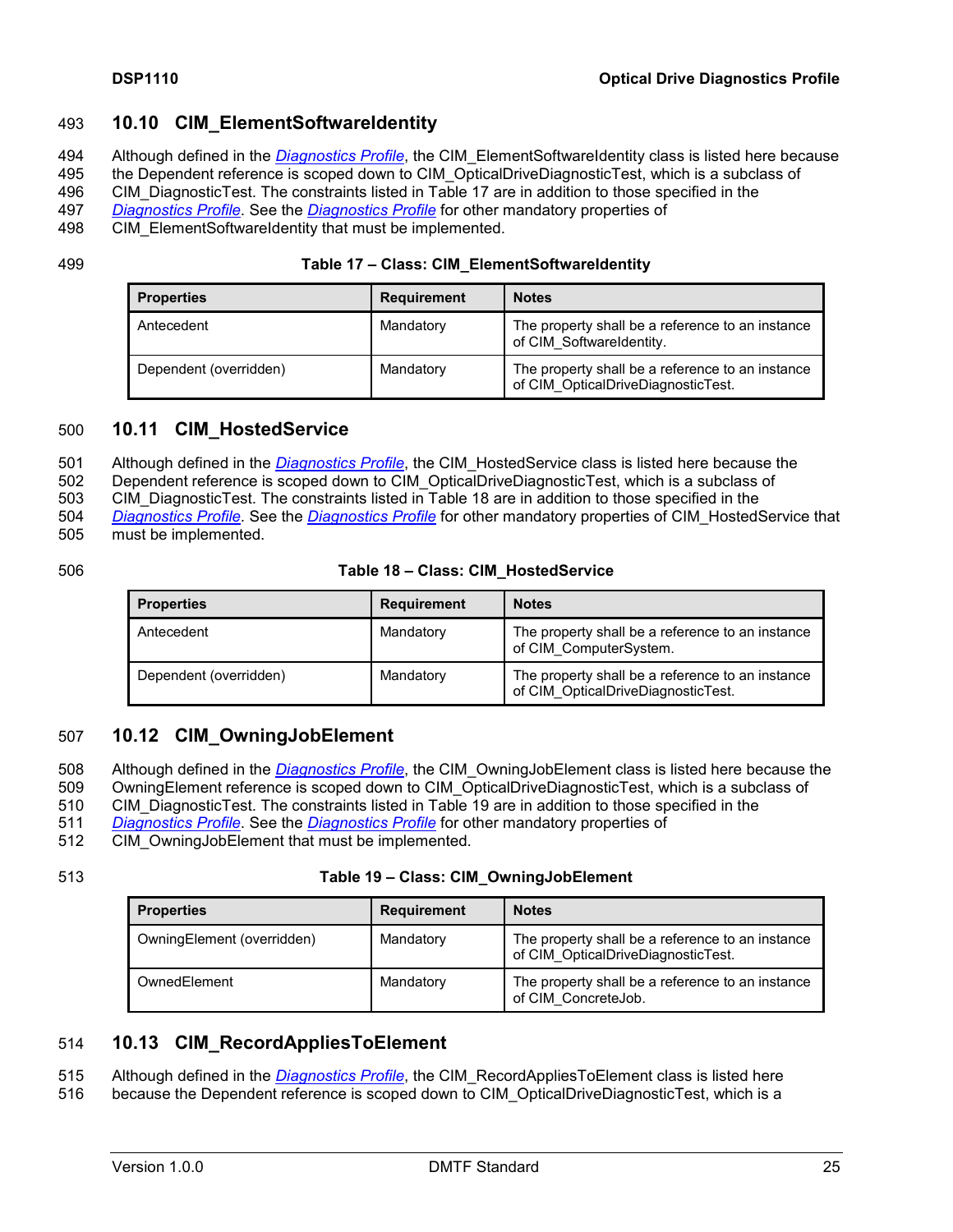### **Optical Drive Diagnostics Profile DSP1110**

- 517 subclass of CIM\_DiagnosticTest. The constraints listed in [Table 20](#page-25-3) are in addition to those specified in
- 518 the *[Diagnostics Profile](#page-6-3)*. See the *[Diagnostics Profile](#page-6-3)* for other mandatory properties of
- 519 CIM\_RecordAppliesToElement that must be implemented.
- 

### 520 **Table 20 – Class: CIM\_RecordAppliesToElement**

<span id="page-25-3"></span>

| <b>Properties</b>      | <b>Requirement</b> | <b>Notes</b>                                                                           |
|------------------------|--------------------|----------------------------------------------------------------------------------------|
| Antecedent             | Mandatory          | The property shall be a reference to an instance<br>of CIM RecordForLog.               |
| Dependent (overridden) | Mandatory          | The property shall be a reference to an instance<br>of CIM OpticalDriveDiagnosticTest. |

# <span id="page-25-0"></span>521 **10.14 CIM\_ServiceAffectsElement**

522 Although defined in the *[Diagnostics Profile](#page-6-3)*, the CIM\_ServiceAffectsElement class is listed here because

523 the AffectedElement reference is scoped down to a subclass of CIM ManagedElement as specified in

524 clause [5,](#page-8-0) and the AffectingElement reference is scoped down to CIM\_OpticalDriveDiagnosticTest, which

525 is a subclass of CIM\_DiagnosticTest. The constraints listed in [Table 21](#page-25-4) are in addition to those specified

526 in the *[Diagnostics Profile](#page-6-3)*. See the *[Diagnostics Profile](#page-6-3)* for other mandatory properties of

527 CIM\_ServiceAffectsElement that must be implemented.

# 528 **Table 21 – Class: CIM\_ServiceAffectsElement**

<span id="page-25-4"></span>

| <b>Properties</b>             | <b>Requirement</b> | <b>Notes</b>                                                                                                     |
|-------------------------------|--------------------|------------------------------------------------------------------------------------------------------------------|
| AffectedElement (overridden)  | Mandatory          | The property shall be a reference to an instance<br>of the CIM ManagedElement subclass specified<br>in clause 5. |
| AffectingElement (overridden) | Mandatory          | The property shall be a reference to an instance<br>of CIM OpticalDriveDiagnosticTest.                           |

# <span id="page-25-1"></span>529 **10.15 CIM\_ServiceAvailableToElement**

530 Although defined in the *[Diagnostics Profile](#page-6-3)*, the CIM\_ServiceAvailableToElement class is listed here 531 because the UsersOfService reference is scoped down to CIM\_OpticalDriveDiagnosticTest, which is a

532 subclass of CIM DiagnosticTest. The constraints listed in [Table 22](#page-25-5) are in addition to those specified in

533 the *[Diagnostics Profile](#page-6-3)*. See the *[Diagnostics Profile](#page-6-3)* for other mandatory properties of

534 CIM\_ServiceAvailableToElement that must be implemented.

### 535 **Table 22 – Class: CIM\_ServiceAvailableToElement**

<span id="page-25-5"></span>

| <b>Properties</b>           | <b>Requirement</b> | <b>Notes</b>                                                                           |
|-----------------------------|--------------------|----------------------------------------------------------------------------------------|
| ServiceProvided             | Mandatory          | The property shall be a reference to an instance<br>of CIM HelpService.                |
| UsersOfService (overridden) | Mandatory          | The property shall be a reference to an instance<br>of CIM OpticalDriveDiagnosticTest. |

# <span id="page-25-2"></span>536 **10.16 CIM\_ServiceComponent**

537 Although defined in the *[Diagnostics Profile](#page-6-3)*, the CIM\_ServiceComponent class is listed here because the 538 GroupComponent reference is scoped down to CIM\_OpticalDriveDiagnosticTest, which is a subclass of

539 CIM\_DiagnosticTest, and the PartComponent reference is scoped down to

540 CIM OpticalDriveDiagnosticTest, which is a subclass of CIM DiagnosticTest. The constraints listed in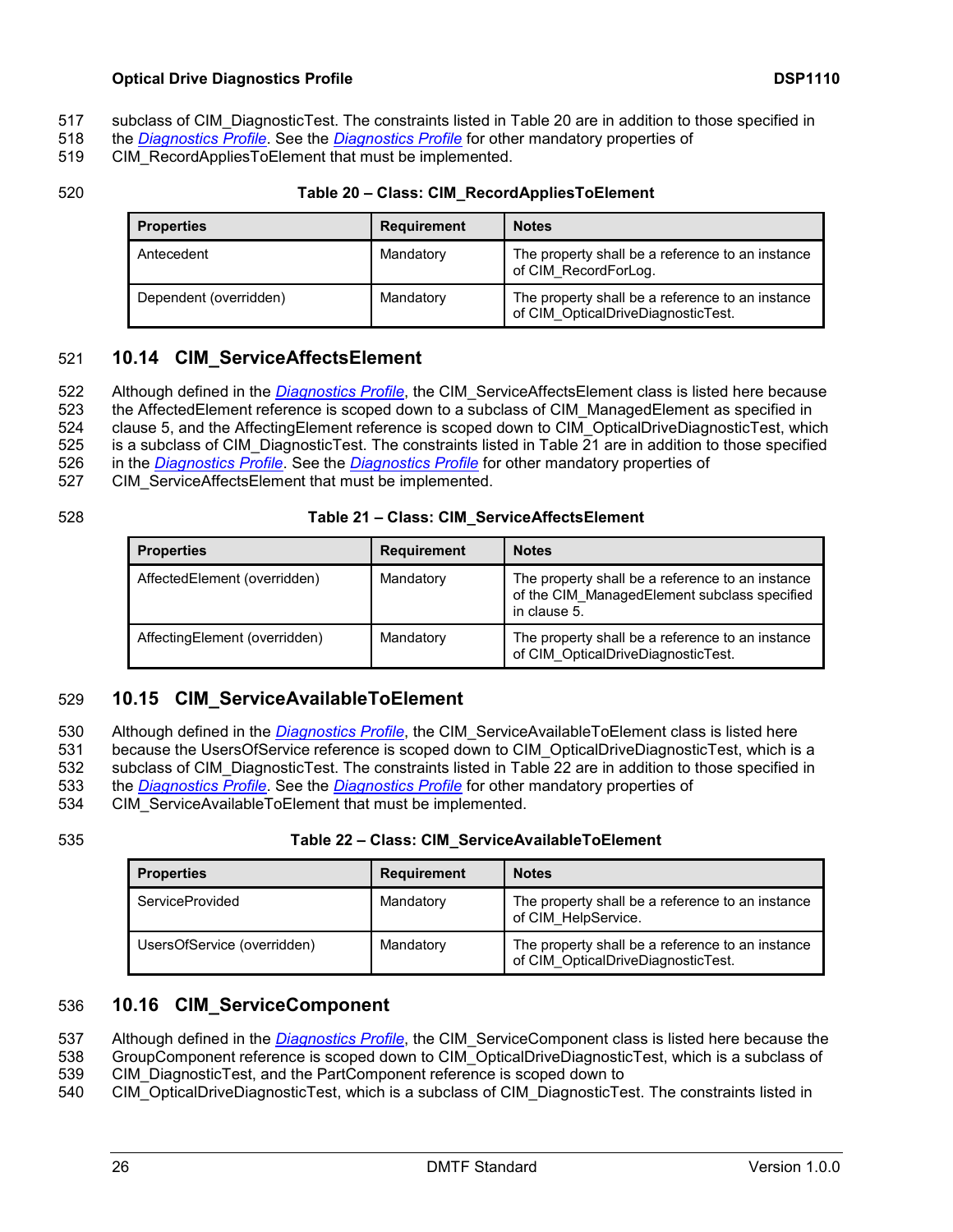- 541 [Table 23](#page-26-1) are in addition to those specified in the *[Diagnostics Profile](#page-6-3)*. See the *[Diagnostics Profile](#page-6-3)* for other
- 542 mandatory properties of CIM ServiceComponent that must be implemented.

| 543 | Table 23 - Class: CIM_ServiceComponent |
|-----|----------------------------------------|
|-----|----------------------------------------|

<span id="page-26-1"></span>

| <b>Properties</b>           | <b>Requirement</b> | <b>Notes</b>                                                                           |
|-----------------------------|--------------------|----------------------------------------------------------------------------------------|
| GroupComponent (overridden) | Mandatory          | The property shall be a reference to an instance<br>of CIM OpticalDriveDiagnosticTest. |
| PartComponent (overridden)  | Mandatory          | The property shall be a reference to an instance<br>of CIM OpticalDriveDiagnosticTest. |

# <span id="page-26-0"></span>544 **10.17 CIM\_UseOfLog**

545 Although defined in the *[Diagnostics Profile](#page-6-3)*, the CIM\_UseOfLog class is listed here because the

546 Dependent reference is scoped down to CIM\_OpticalDriveDiagnosticTest, which is a subclass of

547 CIM DiagnosticTest. The constraints listed in [Table 24](#page-26-2) are in addition to those specified in the

548 *[Diagnostics Profile](#page-6-3)*. See the *[Diagnostics Profile](#page-6-3)* for other mandatory properties of CIM\_UseOfLog that must be implemented.

# 550 **Table 24 – Class: CIM\_UseOfLog**

<span id="page-26-2"></span>

| <b>Properties</b>      | <b>Requirement</b> | <b>Notes</b>                                                                           |
|------------------------|--------------------|----------------------------------------------------------------------------------------|
| Antecedent             | Mandatory          | The property shall be a reference to an instance<br>of CIM DiagnosticLog.              |
| Dependent (overridden) | Mandatory          | The property shall be a reference to an instance<br>of CIM OpticalDriveDiagnosticTest. |